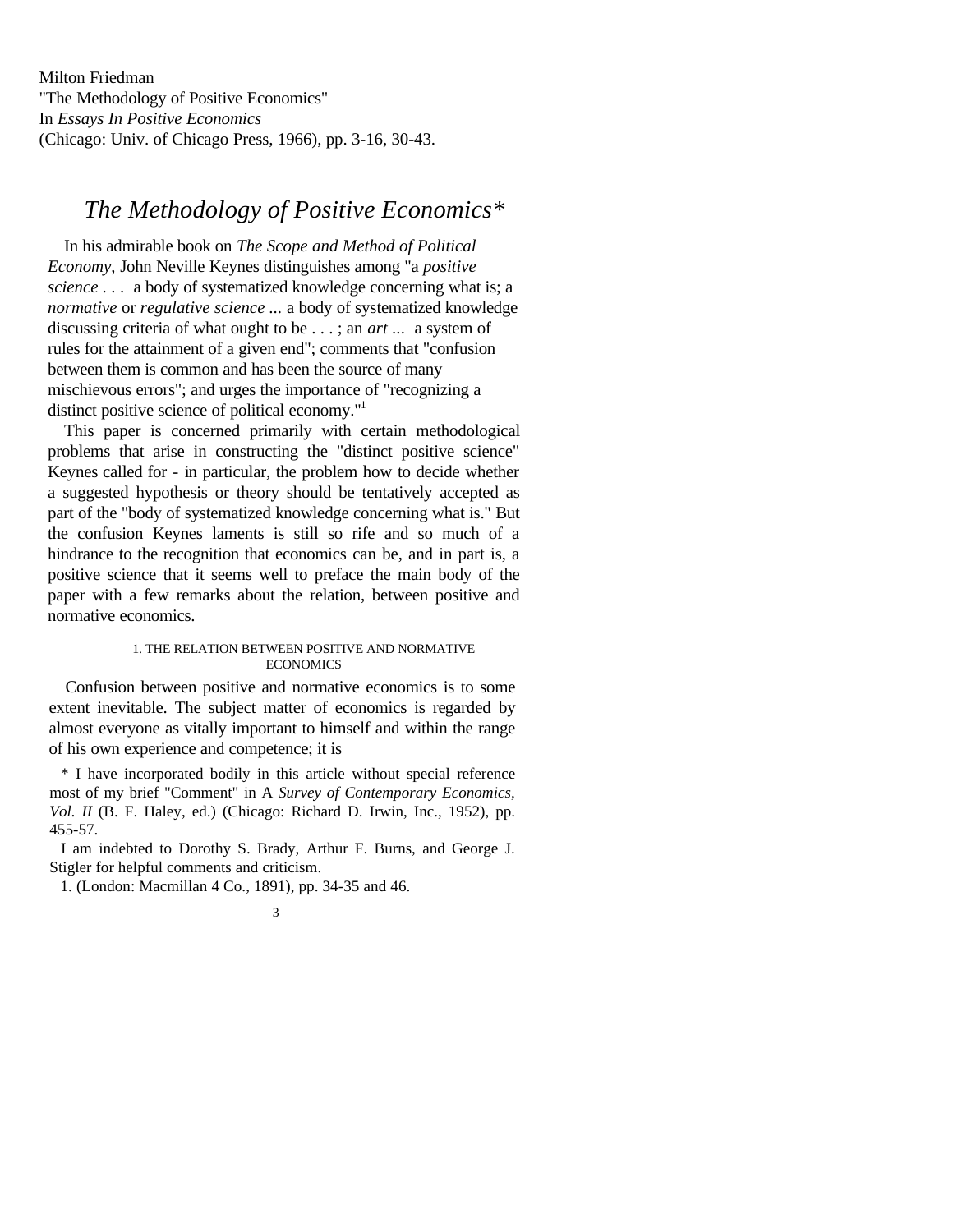the source of continuous and extensive controversy and the occasion for frequent legislation. Self-proclaimed "experts" speak with many voices and can hardly all be regarded as disinterested; in any event, on questions that matter so much, "expert" opinion could hardly be accepted solely on faith even if the "experts" were nearly unanimous and clearly disinterested.<sup>2</sup> The conclusions of positive economics seem to be, and are, immediately relevant to important normative problems, to questions of what ought to be done and how any given goal can be attained. Laymen and experts alike are inevitably tempted to shape positive conclusions to fit strongly held normative preconceptions and to reject positive conclusions if their normative, implications - or what are said to be their normative implications are unpalatable.

Positive economics is in principle independent of any particular ethical position or normative judgments. As Keynes says, it deals with "what is," not with "what ought to be." Its task is to provide a system of generalizations that can be used to make correct predictions about the consequences of any change in circumstances. Its performance is to be judged by the precision, scope, and conformity with experience of the predictions it yields. In short, positive economics is, or can be, an "objective" science, in precisely the same sense as any of the physical sciences. Of course, the fact that economics deals with the interrelations of human beings, and that the investigator is himself part of the subject matter being investigated in a more intimate sense than in the physical sciences, raises special difficulties in achieving objectivity at the same time that it provides the social scientist with a class of data not available to the physical

2. Social science or economics is by no means peculiar in this respect witness the importance of personal beliefs and of "home" remedies in medicine wherever obviously convincing evidence for "expert" opinion is lacking. The current prestige and acceptance of the views of physical scientists in their fields of specialization - and,, all too often, in other fields as well - derives, not from faith alone, but from the evidence of their works, the success of their predictions, and the dramatic achievements from applying, their results. When economics seemed to provide such evidence of its worth, in Great Britain in the first half of the nineteenth century, the prestige and acceptance of "scientific economics" rivaled the current prestige of the physical sciences.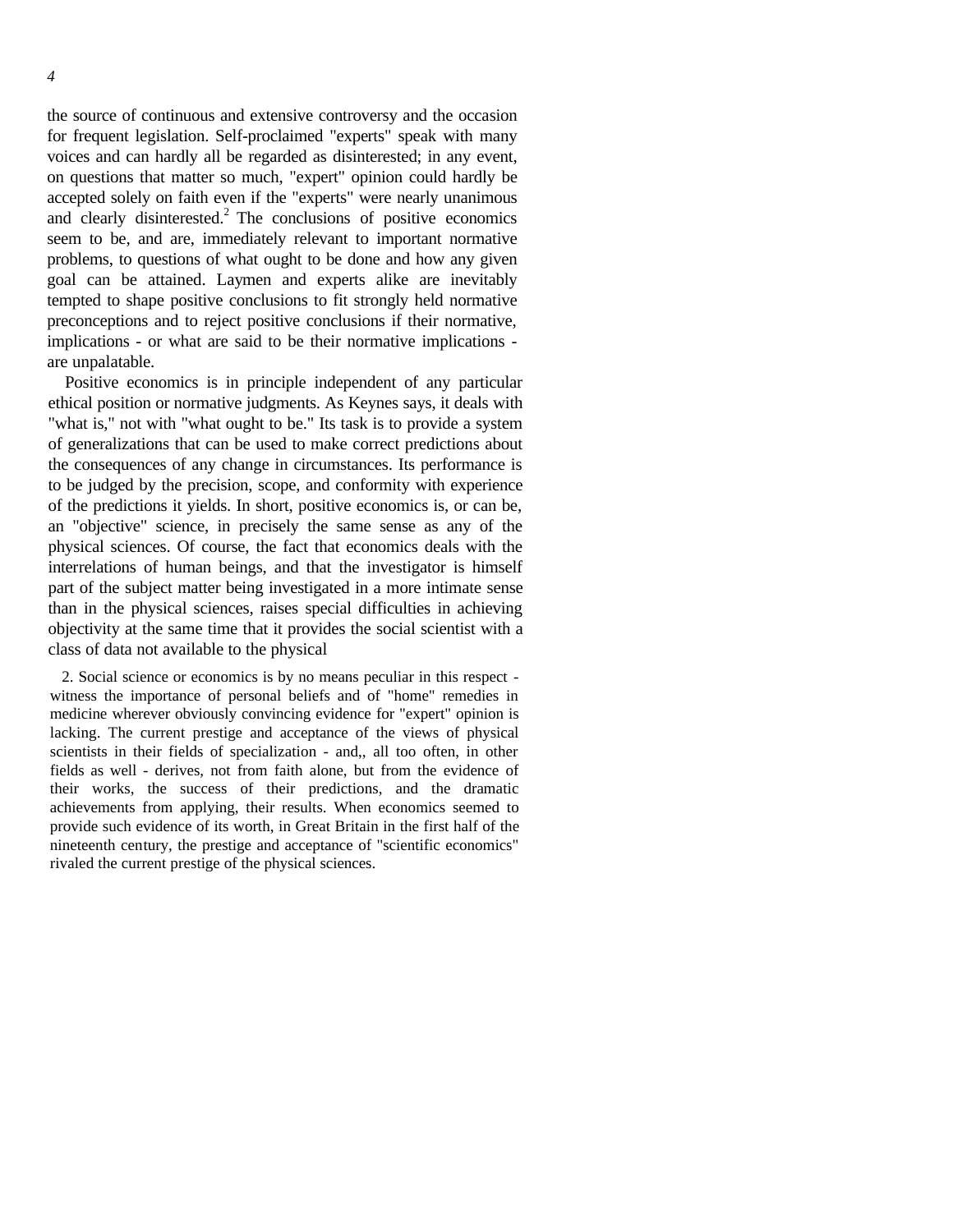scientist. But neither the one nor the other is, in my view, a fundamental distinction between the two groups of sciences.<sup>3</sup>

Normative economics and the art of economics, on the other hand, cannot be independent of positive economics. Any policy conclusion necessarily rests on a prediction about the consequences of doing one thing rather than another, a prediction that must be based - implicitly or explicitly - on positive economics. There is not, of course, a one-to-one relation between policy conclusions and the conclusions of positive economics; if there were, there would be no separate normative science. Two individuals may agree on the consequences of a particular piece of legislation. One may regard them as desirable on balance and so favor the legislation; the other, as undesirable and so oppose the legislation.

I venture the judgment, however, that currently in the Western world, and especially in the United States, differences about economic policy among disinterested citizens derive predominantly from different predictions about the economic consequences of taking action - differences that in principle can be eliminated by the progress of positive economics - rather than from fundamental differences in basic values, differences about which men can ultimately only fight. An obvious and not unimportant example is minimum-wage legislation. Underneath the welter of arguments offered for and against such legislation there is an underlying consensus on the objective of achieving a "living wage" for all, to use the ambiguous phrase so common in such discussions. The difference of opinion is largely grounded on an implicit or explicit difference in predictions about the efficacy of this particular means in furthering the agreed-on end. Proponents believe (predict) that legal minimum wages diminish poverty by raising the wages of those receiving less than the minimum wage as well as of some receiving more than the

3. The interaction between the observer and the process observed that is so prominent a feature of the social sciences, besides its more obvious parallel in the physical sciences, has a more subtle counterpart in the indeterminacy principle arising out of the interaction between the process of measurement and the phenomena being measured. And both have a counterpart in pure logic in Godel's theorem, asserting the impossibility of a comprehensive self-contained logic. It is an open question whether all three can be regarded as different formulations of an even more general principle.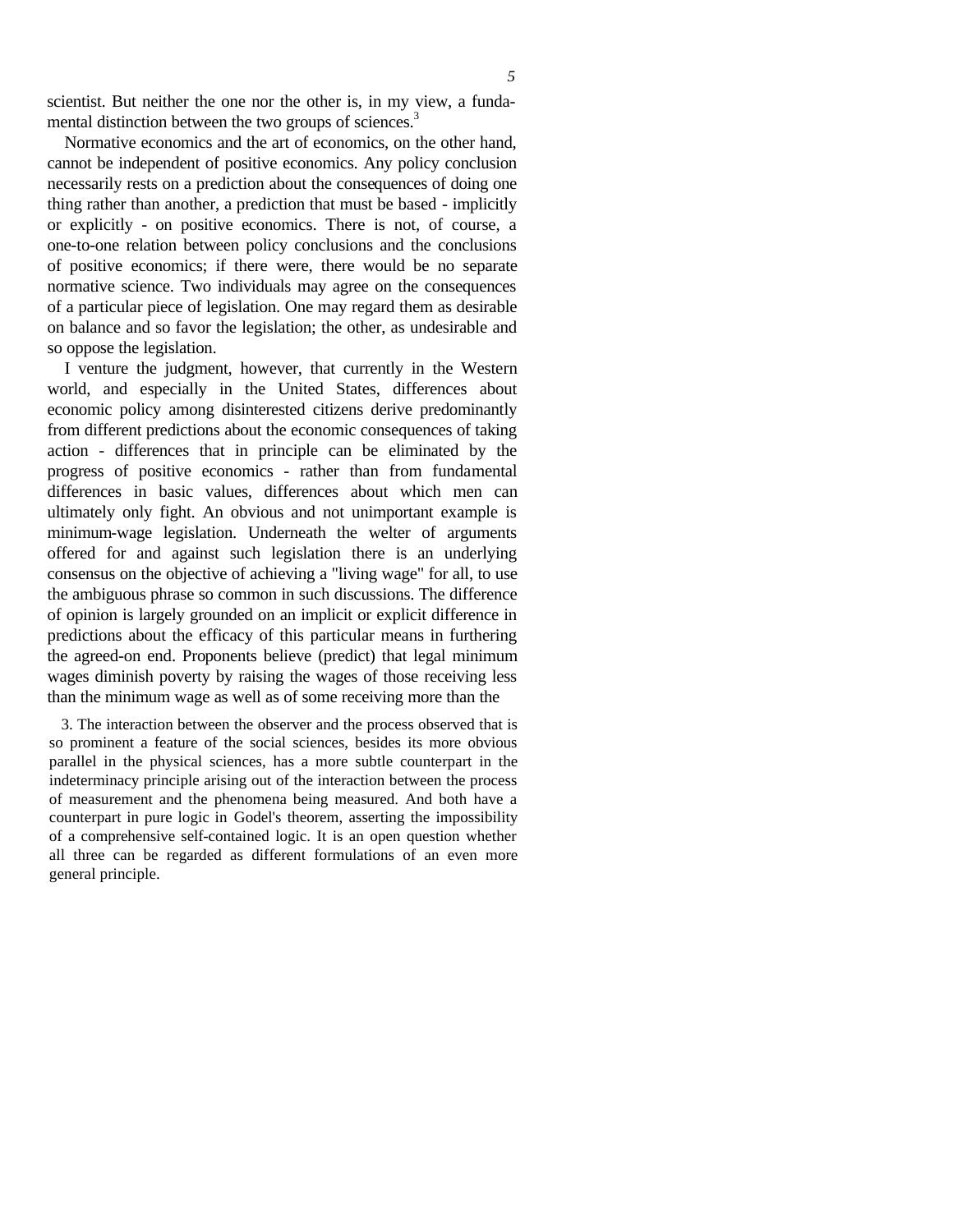minimum wage without any counterbalancing increase in the number of people entirely unemployed or employed less advantageously than they otherwise would be. Opponents believe (predict) that legal minimum wages increase poverty by increasing the number of people who are unemployed or employed less advantageously and that this more than offsets any favorable effect on the wages of those who remain employed. Agreement about the economic consequences of the legislation might not produce complete agreement about its desirability, for differences might still remain about its political or social consequences; but, given agreement on objectives, it would certainly go a long way toward producing consensus.

Closely related differences in positive analysis underlie divergent views about the appropriate role and place of trade-unions and the desirability of direct price and wage controls and of tariffs. Different predictions about the importance of so-called "economies of scale" account very largely for divergent views about the desirability or necessity of detailed government regulation of industry and even of socialism rather than private enterprise. And this list could be extended indefinitely.<sup>4</sup> Of course, my judgment that the major differences about economic policy in the Western world are of this kind is itself a "positive" statement to be accepted or rejected on the basis of empirical evidence.

If this judgment is valid, it means that a consensus on "correct" economic policy depends much less on the progress of normative economics proper than, on the progress of a positive economics yielding conclusions that are, and deserve to be, widely accepted. It means also that a major reason for

4. One rather more complex example is stabilization policy. Superficially, divergent views on this question seem to reflect differences in objectives; but I believe that this impression is misleading and that at bottom the different views reflect primarily different judgments about the source of fluctuations in economic activity and the effect of alternative countercyclical action. For one major positive consideration that accounts for much of the divergence see "The Effects of a Full-Employment Policy on Economic Stability: A Formal Analysis," *infra, pp. 117-32.* For a summary of the present state of professional views on this question see "The Problem of Economic Instability," a report of a subcommittee of the Committee on Public Issues of the American Economic Association, *American Economic Review,* XL (September, 1950), 501-38.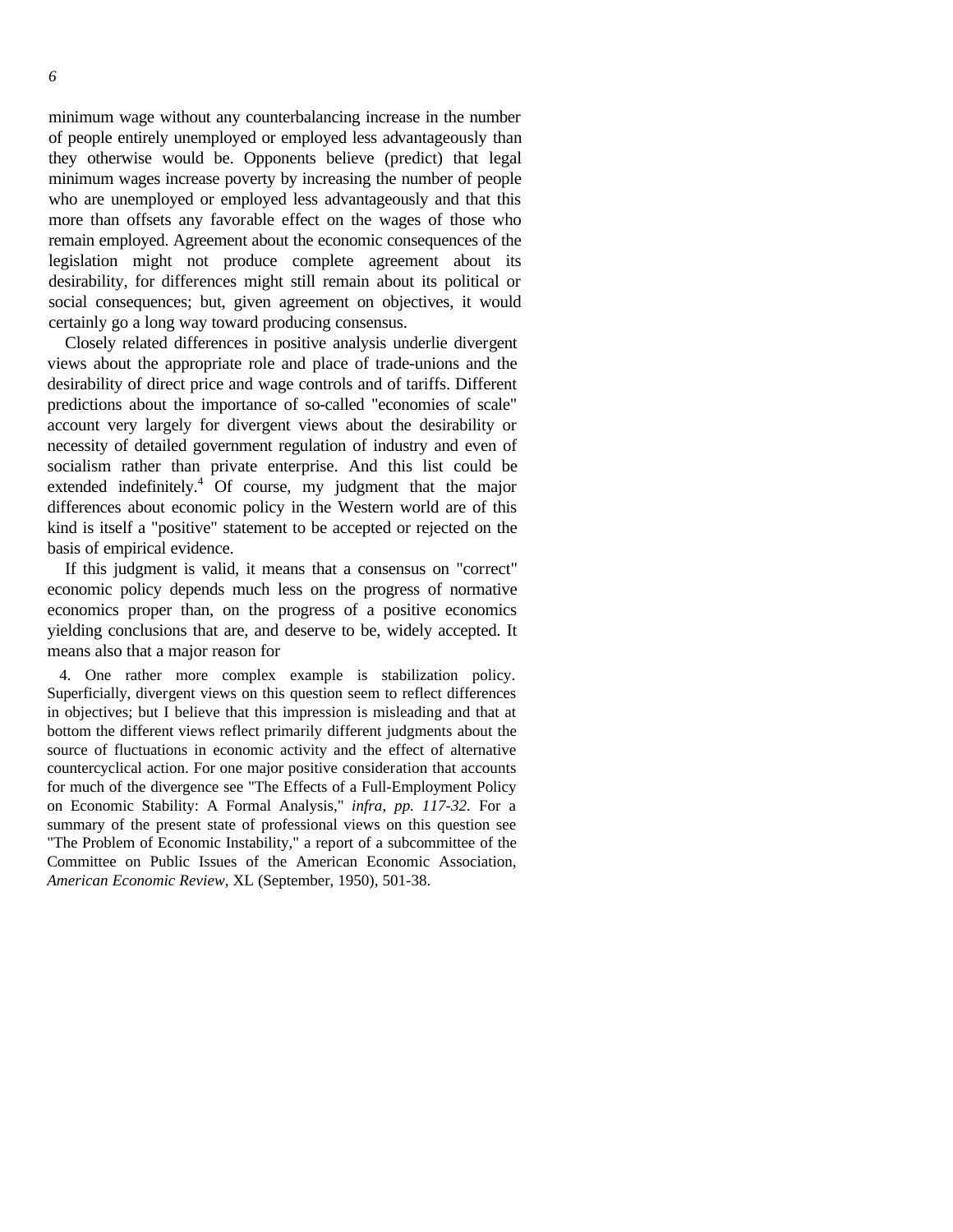distinguishing positive. economics sharply from normative economics is precisely the contribution that can thereby be made to agreement about policy.

#### II. POSITIVE ECONOMICS

The ultimate goal of a positive science is the development of a "theory" or, "hypothesis" that yields valid and meaningful (i.e., not truistic) predictions about phenomena not yet observed. Such a theory is, in general, a complex intermixture of two elements. In part, it is a "language" designed to promote "systematic and organized methods of reasoning."<sup>5</sup> In part, it is a body of substantive hypotheses designed to abstract essential features of complex reality.

Viewed as a language, theory has no substantive content; it is a set of tautologies. Its function is to serve as a filing system for organizing empirical material and facilitating our understanding of it; and the criteria by which it is to be judged are those appropriate to a filing system. Are, the categories clearly and precisely defined? Are they exhaustive? Do we know where to file each individual, item, or is there considerable ambiguity? Is the system of headings and subheadings so designed that we can quickly find an item we want, or must we hunt from place to place? Are the items we shall want to consider jointly filed together? Does the filing system avoid elaborate cross-references?

The answers to these questions depend partly on logical, partly on factual, considerations. The canons 'of formal logic alone can show whether a particular language is complete and consistent, that is, whether propositions in the language are "right" or "wrong." Factual evidence alone can show whether the categories of the "analytical filing system" have a meaningful empirical counterpart, that is, whether they are useful in analyzing a particular class of concrete problems.<sup>6</sup> The simple example of "supply" and "demand" illustrates both this point and the

5. Final quoted phrase from Alfred Marshall, "The Present Position of Economics" (1885), reprinted in *Memorials of Alfred Marshall,* ed. A. C. Pigou (London: Macmillan & Co., 1925), p. 164. See also "The Marshallian Demand Curve," *infra, pp.* 56-57, 90-91.

6. See 'Lange on Price Flexibility and Employment: A Methodological Criticism," *infra, pp.* 282-89.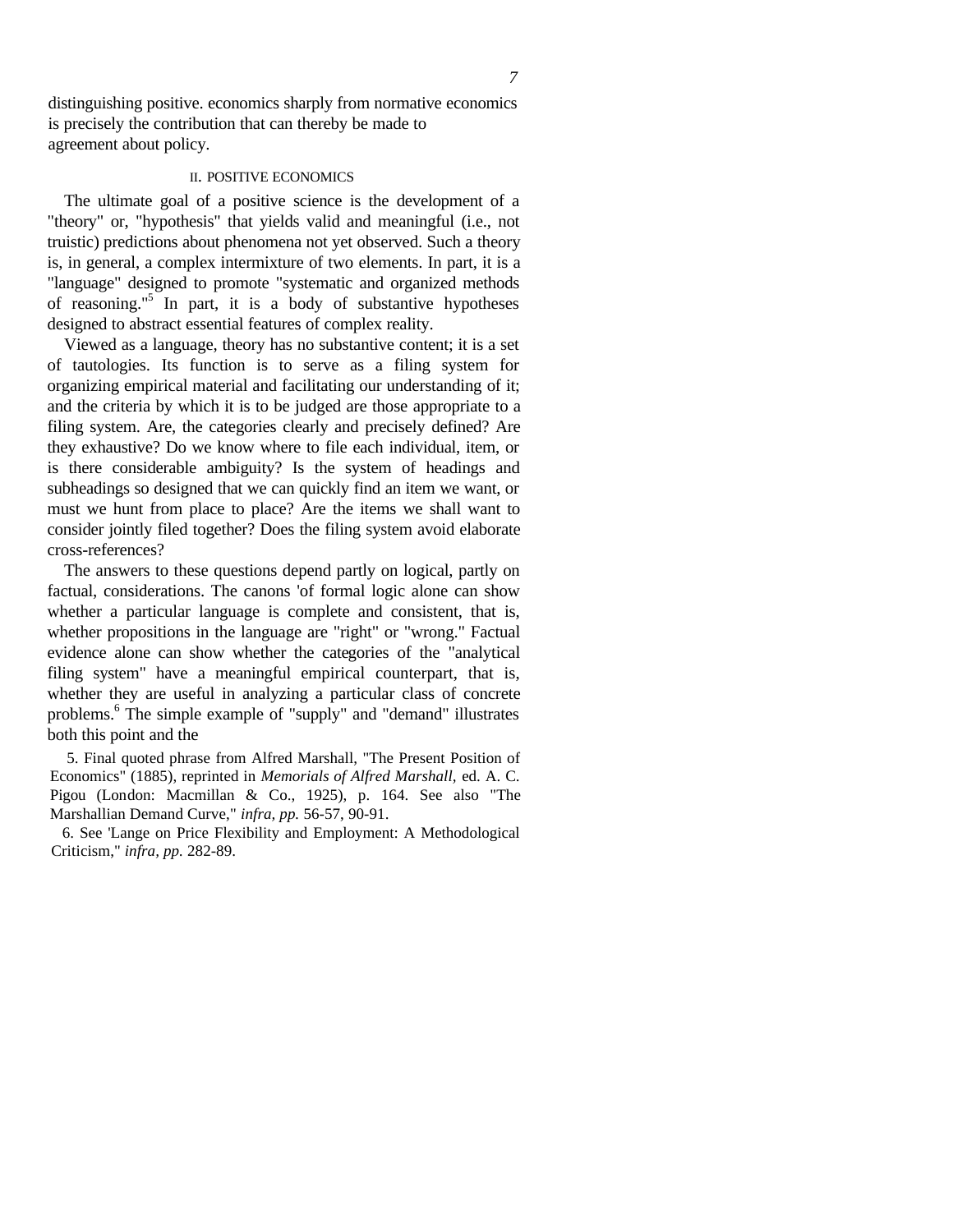preceding list of analogical questions. Viewed as elements of the language of economic theory, these are the two major categories into which factors affecting the relative prices of products or factors of production are classified. The usefulness of the dichotomy depends on the "empirical generalization that an enumeration of the forces affecting demand in any problem and of the forces affecting supply will yield two lists that contain few items in common.<sup>7</sup> Now this generalization is valid for markets like the final market for a consumer good. In such a market there is a clear and sharp distinction between the economic units that can be regarded as demanding the product and those that can be regarded as supplying it. There is seldom much doubt whether a particular factor should be classified as affecting supply, on the one hand, or demand, on the other; and there is seldom much necessity for considering cross-effects (cross-references) between the two categories. In these cases the simple and even obvious step of filing the relevant factors under the headings of "supply" and "demand" effects a great simplification of the problem and is an effective safeguard against fallacies that, otherwise tend to occur. But the generalization is not always valid. For example, it is not valid for the day-to-day fluctuations of prices in a primarily speculative market, Is a rumor of an increased excess-profits tax, for example, to be regarded as a factor operating primarily on today's supply of corporate equities in the stock market or on today's demand for them? In similar fashion, almost every factor can with about as much justification be classified under the heading "supply" as under the heading "demand." These concepts can still be used and may not be entirely pointless; they are still "right" but clearly less useful than in the first example because they have no meaningful empirical counterpart.

Viewed as a body of substantive hypotheses, theory is to be judged by its predictive power for the class of phenomena which it is intended to "explain." Only factual evidence can show whether it is "right" or "wrong" or, better, tentatively "accepted" as valid or "rejected." As I shall argue at greater length below, the only relevant test of the *validity* of a hypothesis is

7. "The Marshallian Demand Curve," *infra,* p. 57.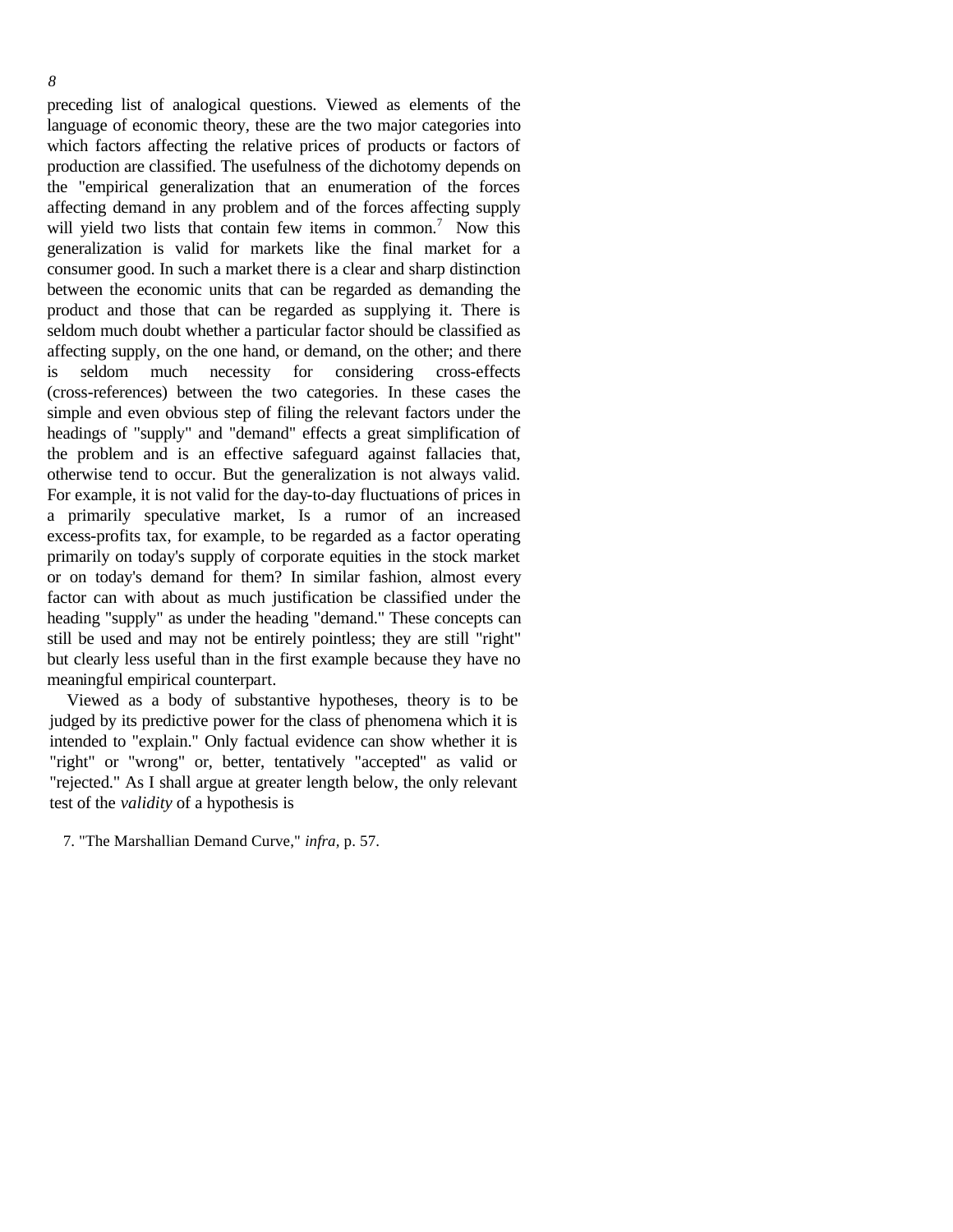comparison of its predictions with experience. The hypothesis is rejected if its predictions are contradicted ("frequently" or more often than predictions from an alternative hypothesis); it is accepted if its predictions are not contradicted; great confidence is attached to it if it has survived many opportunities for contradiction. Factual evidence can never "prove" a hypothesis; it can only fail to disprove it, which is what we generally mean when we say, somewhat inexactly, that the hypothesis has been "confirmed" by experience.

To avoid confusion, it should perhaps be noted explicitly that the "predictions" by which the validity of a hypothesis is tested need not be about phenomena that have not yet occurred, that is, need not be forecasts of future events; they may be about phenomena that have occurred but observations on which have not yet been made or are not known to the person making the prediction. For example, a hypothesis may imply that such and such must have happened in 1906, given some other known circumstances. If a search of the records reveals that such and such did happen, the prediction is confirmed; if it reveals that such and such did not happen, the prediction is contradicted.

The validity of a hypothesis in this sense is not by itself a sufficient criterion for choosing among alternative hypotheses. Observed facts are necessarily finite in number; possible hypotheses, infinite. If there is one hypothesis that is consistent with the available evidence, there are always an infinite number that are.<sup>8</sup> For example, suppose a specific excise tax on a particular commodity produces a rise in price equal to the amount of the tax. This is consistent with competitive conditions, a stable demand curve, and a horizontal and stable supply curve. But it is also consistent with competitive conditions and a positively or negatively sloping supply curve with the required compensating shift in the demand curve or the supply curve; with monopolistic conditions, constant marginal costs, and stable demand curve, of the particular shape required to produce this result; and so on indefinitely. Additional evidence with which the

8. The qualification is necessary because the "evidence" may be internally contradictory, so there may be no hypothesis consistent with it. See also "Lange on Price Flexibility and Employment," infra, pp. 282-83.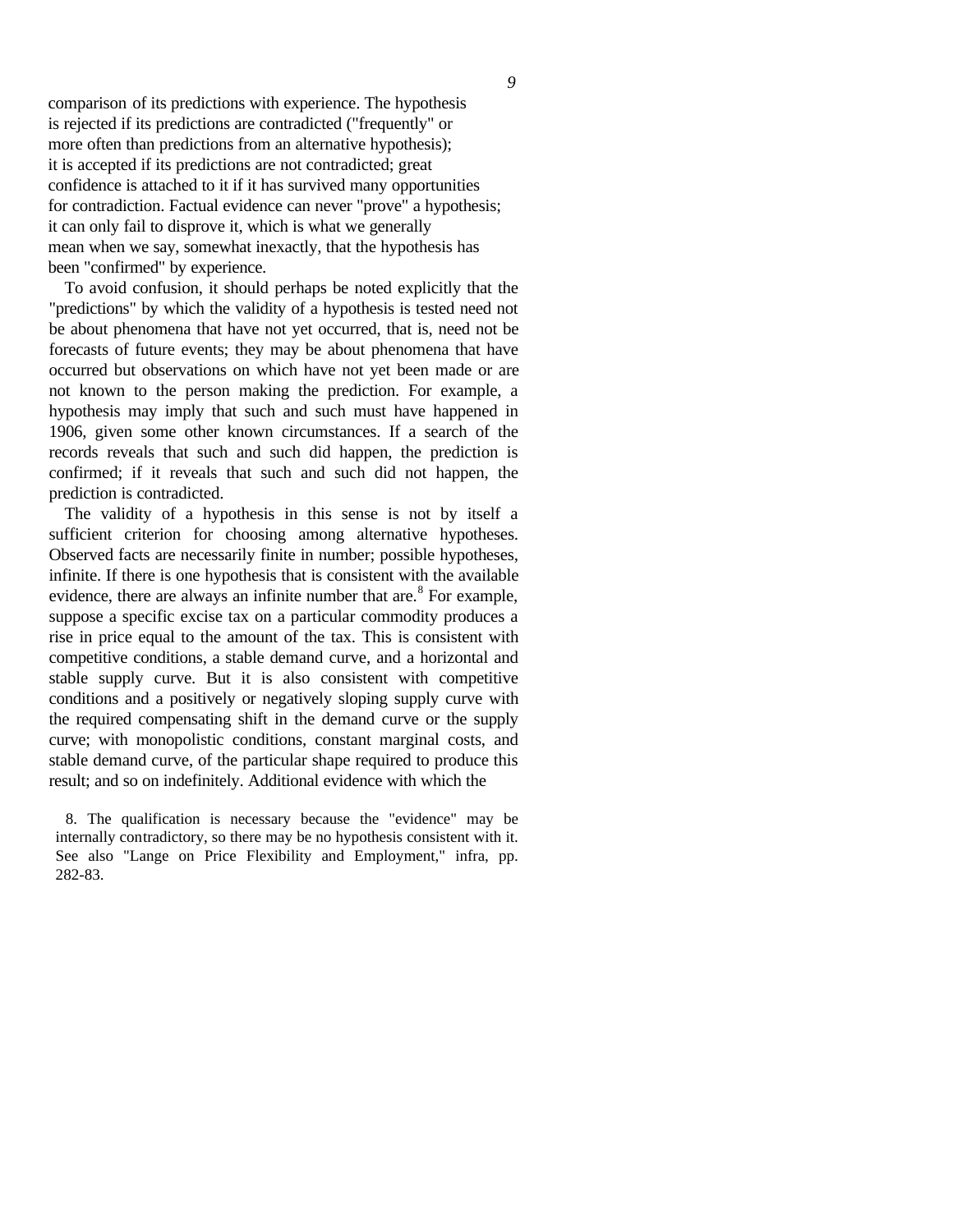hypothesis is to be consistent may rule out some of these possibilities; it can never reduce them to a single possibility alone capable of being consistent with the finite evidence. The choice among alternative hypotheses equally consistent with the available evidence must to some extent be arbitrary, though there is general agreement that relevant considerations are suggested by the criteria "simplicity" and "fruitfulness," themselves notions that defy completely objective specification. A theory is "simpler" the less the initial knowledge needed to make a prediction within a given field of phenomena; it is more "fruitful" the more precise the resulting prediction, the wider the area within which the theory yields predictions, and the more additional lines for further research it suggests. Logical completeness and consistency are relevant but play a subsidiary role; their function is to assure that the hypothesis says what it is intended to say and does so alike for all users-they play the same role here as checks for arithmetical accuracy do in statistical computations.

Unfortunately, we can seldom test particular predictions in the social sciences by experiments explicitly designed to eliminate what are judged to be the most important disturbing influences. Generally, we must rely on evidence cast up by the "experiments" that happen to occur. The inability to conduct so-called "controlled experiments" does not, in my view, reflect a basic difference between the social and physical sciences both because it is not peculiar to the social sciences - witness astronomy and because the distinction between a controlled experiment and uncontrolled experience is at best one of degree. No experiment can be completely controlled, and every experience is partly controlled, in the sense that some disturbing influences are relatively constant in the course of it.

Evidence cast up by experience is abundant and frequently as conclusive as that from contrived experiments; thus the inability to conduct experiments is not a fundamental obstacle to testing hypotheses by the success of their predictions. But such evidence is far more difficult to interpret. It is frequently complex and always indirect and incomplete. Its collection is often arduous, and its interpretation generally requires subtle

# *10*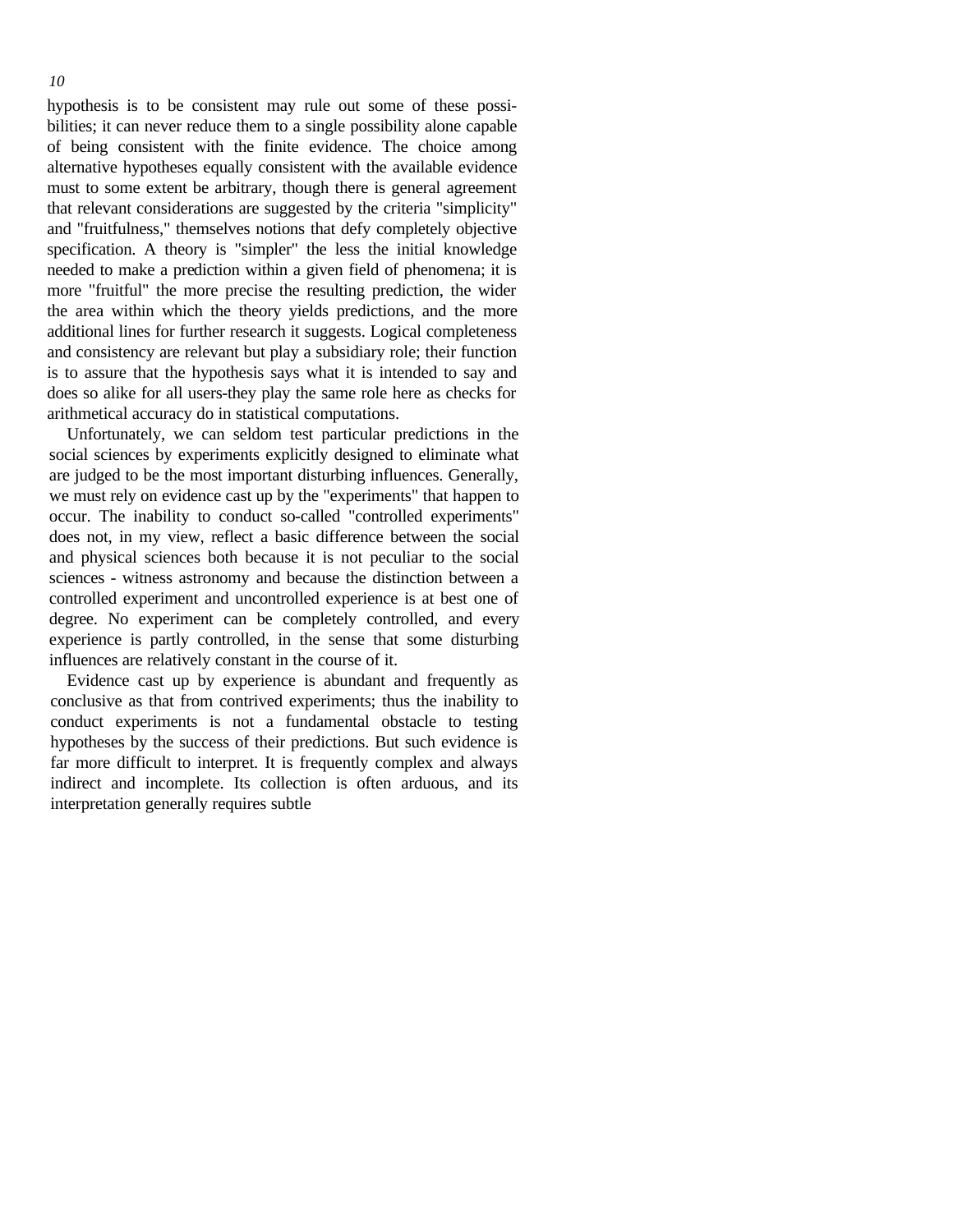analysis and involved chains of reasoning, which seldom carry real conviction. The denial to economics of the dramatic and direct evidence of the "crucial" experiment does hinder the adequate testing of hypotheses; but this is much less significant than the difficulty it places in the way of achieving a reasonably prompt and wide consensus on the conclusions justified by the available evidence. It renders the weeding-out of unsuccessful hypotheses slow and difficult. They are seldom downed for good and are always cropping up again.

There is, of course, considerable variation in these respects. Occasionally, experience casts up evidence that is about as direct, dramatic, and convincing as any that could be provided by controlled experiments. Perhaps the most obviously important example is the evidence from inflation on the hypothesis that a substantial increase in the quantity of money within a relatively short period is accompanied by a substantial increase in prices. Here the evidence is dramatic, and the chain of reasoning required to interpret it is relatively short. Yet, despite numerous instances of substantial rises in prices, their essentially one-to one correspondence with substantial rises in the stock of money, and, the wide variation in other circumstances that might appear to be relevant, each new experience of inflation brings forth vigorous contentions, and not only by the lay public, that the rise in the stock of money is either an incidental effect of a rise in prices produced by other factors or a purely fortuitous and unnecessary concomitant of the price rise.

One effect of the difficulty of testing substantive economic hypotheses has been to foster a retreat into purely formal or tautological analysis.<sup>9</sup> As already, noted, tautologies have an extremely important place in economics and other sciences as a specialized language or "analytical filing system." Beyond this, formal logic and mathematics, which are both tautologies, are essential aids in checking the correctness of reasoning, discovering the implications of hypotheses, and determining whether supposedly different hypotheses may not really be equivalent or wherein the differences lie..

But economic theory must be more than a structure of tautologies

9. See "Lange on Price Flexibility and Employment," infra, passim.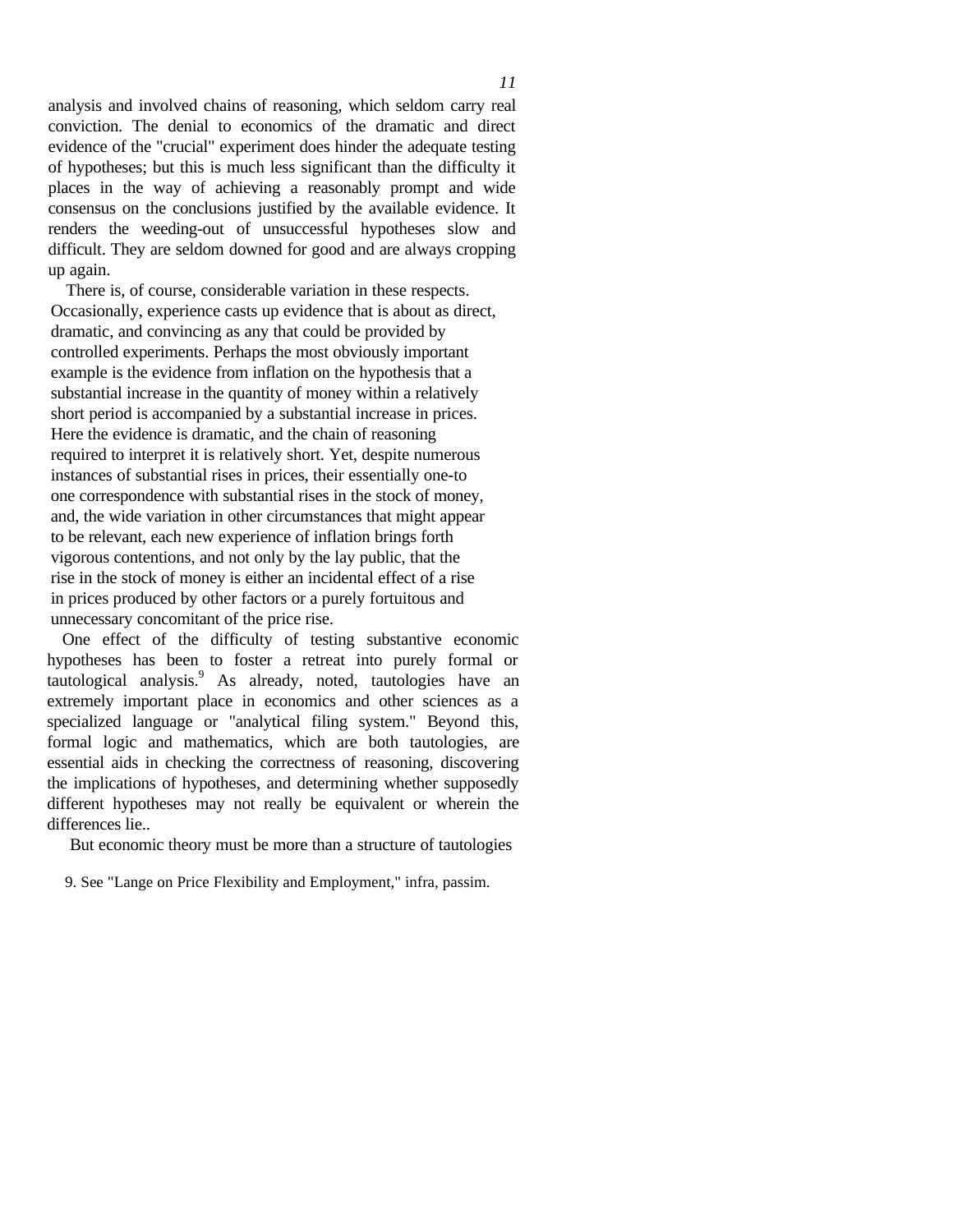if it is to be able to predict and not merely describe the consequences of action; if it is to be something different from disguised mathematics.<sup>10</sup> And the usefulness of the tautologies themselves ultimately depends, as noted above, on the acceptability of the substantive hypotheses that suggest the particular categories into which they organize the refractory empirical phenomena.

A more serious effect of the difficulty of testing economic hypotheses by their predictions is to foster misunderstanding of the role of empirical evidence in theoretical work. Empirical evidence is vital at two different, though closely related, stages: in constructing hypotheses and in testing their validity. Full and comprehensive evidence on the phenomena to be generalized or "explained" by a hypothesis, besides its obvious value in suggesting new hypotheses, is needed to assure that a hypothesis explains what it sets out to explain - that its implications for such phenomena are not contradicted in advance by experience that has already been observed.<sup>11</sup> Given that the hypothesis is

10. See also Milton Friedman and L. J. Savage, "The Expected-Utility Hypothesis and the Measurability of Utility," *Journal of Political Economy, LX* (December, 1952), 463-74, esp. pp. 465-67.

11. In recent years some economists, particularly a group connected with the Cowles Commission for Research in Economics at the University of Chicago, have placed great emphasis on a division of this step of selecting a hypothesis consistent with known evidence into two substeps: first, the selection of a class of admissible hypotheses from all possible hypotheses (the choice of a "Model" in their terminology) ; second, the selection, of one hypothesis from this class (the choice of a "structure"). This subdivision may be heuristically valuable in some kinds of work, particularly in promoting a systematic use of available statistical evidence and theory. From a methodological point of view, however, it'is an entirely arbitrary subdivision of the process of deciding on a particular hypothesis that is on a par with many other subdivisions that may be convenient for one purpose or another or that may suit the psychological needs of particular investigators.

One consequence of this particular subdivision has been to give rise to the so-called "identification" problem. As noted above, if one hypothesis is consistent with available evidence, an infinite number are. But, while this is true for the class of hypotheses as a whole, it may not be true of the subclass obtained in the first of the above two steps-the "model." It may be that the evidence to be used to select the final hypothesis from the subclass can be consistent with at most one hypothesis in it, in which case the "model" is said to be "identified"; otherwise it is said to be "unidentified." As is clear from this way of describing the concept of "identification," it is essentially a special case of the more general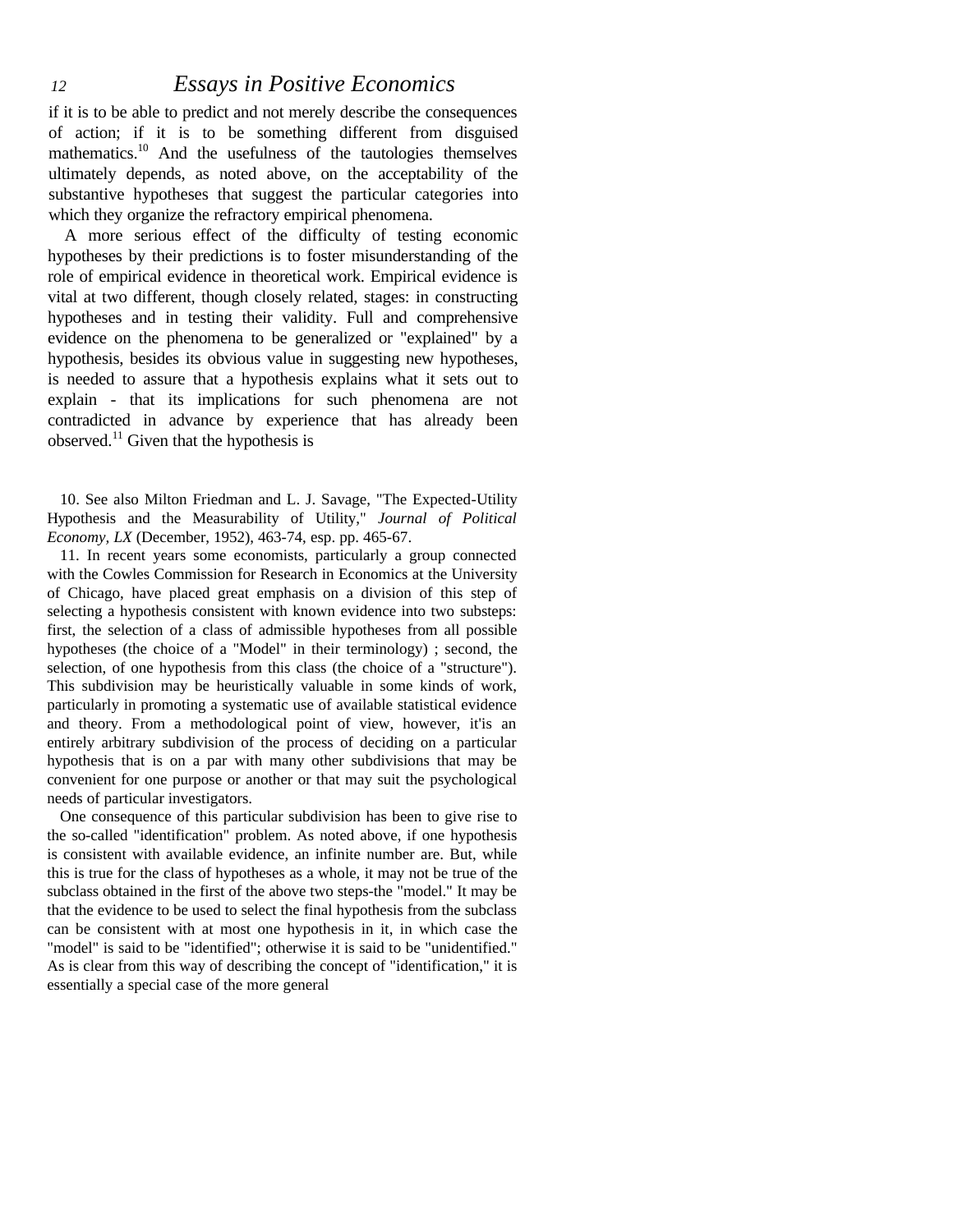consistent with the evidence at hand, its further testing involves deducing from it new facts capable of being observed **but not** previously known and checking these deduced facts against additional empirical evidence. For this test to be relevant, the deduced facts must be about the class of phenomena the hypothesis is designed to explain; and they must be well enough defined so that observation can show them to be wrong.

The two stages of constructing hypotheses and testing their validity are related in two different respects. In the first place, the particular facts that enter at each stage are partly an accident of the collection of data and the knowledge of the particular investigator. The facts that serve as a test of the implications of a hypothesis might equally well have been among the raw material used to construct it, and conversely. In the second place, the process never begins from scratch; the so-called "initial stage" itself always involves comparison of the implications of an earlier set of hypotheses with observation; the contradiction of these implications is the stimulus to the construction of new

problem of selecting among the alternative hypotheses equally consistent with the evidence-a problem that must be decided by some such arbitrary principle as Occam's razor. The introduction of two substeps in selecting a hypothesis' makes this problem arise at the two corresponding stages and gives it a special cast. While the class of all hypotheses is always unidentified, the subclass in a "model" need not be, so the problem arises of conditions that a "model" must satisfy to be identified. However useful the two substeps may be in some contexts, their introduction raises the danger that different criteria will unwittingly be used in making the same kind-of choice among alternative hypotheses at two different stages.

On the general methodological approach discussed in this footnote see Tryvge Haavelmo, "The Probability Approach in Econometrics," *Econometrica, Vol. XII* (1944), Supplement; Jacob Marschak, "Economic Structure, Path, Policy, and Prediction," *American Economic Review, XXXVII,* (May, 1947), 81-84, and "Statistical Inference in Economics: An Introduction," in T. C. Koopmans (ed.), *Statistical Inference in Dynamic Economic Models* (New York: John Wiley & Sons, 1950); T. C, Koopmans, "Statistical Estimation of Simultaneous Economic Relations," *Journal of the American Statistical Association,* XL (December, 1945), 448-66; Gershon Cooper, "The Role of Economic Theory in Econometric Models," *Journal of Farm Economics, XXX* (February, 1948), 101-16. On the identification problem see Koopmans, "Identification Problems in Econometric Model Construction," *Econometrica, XVII* (April, 1949), 125-44; Leonid Hurwicz, "Generalization of the Concept of Identification," in Koopmans (ed.), *Statistical Inference in Dynamic Economic Models.*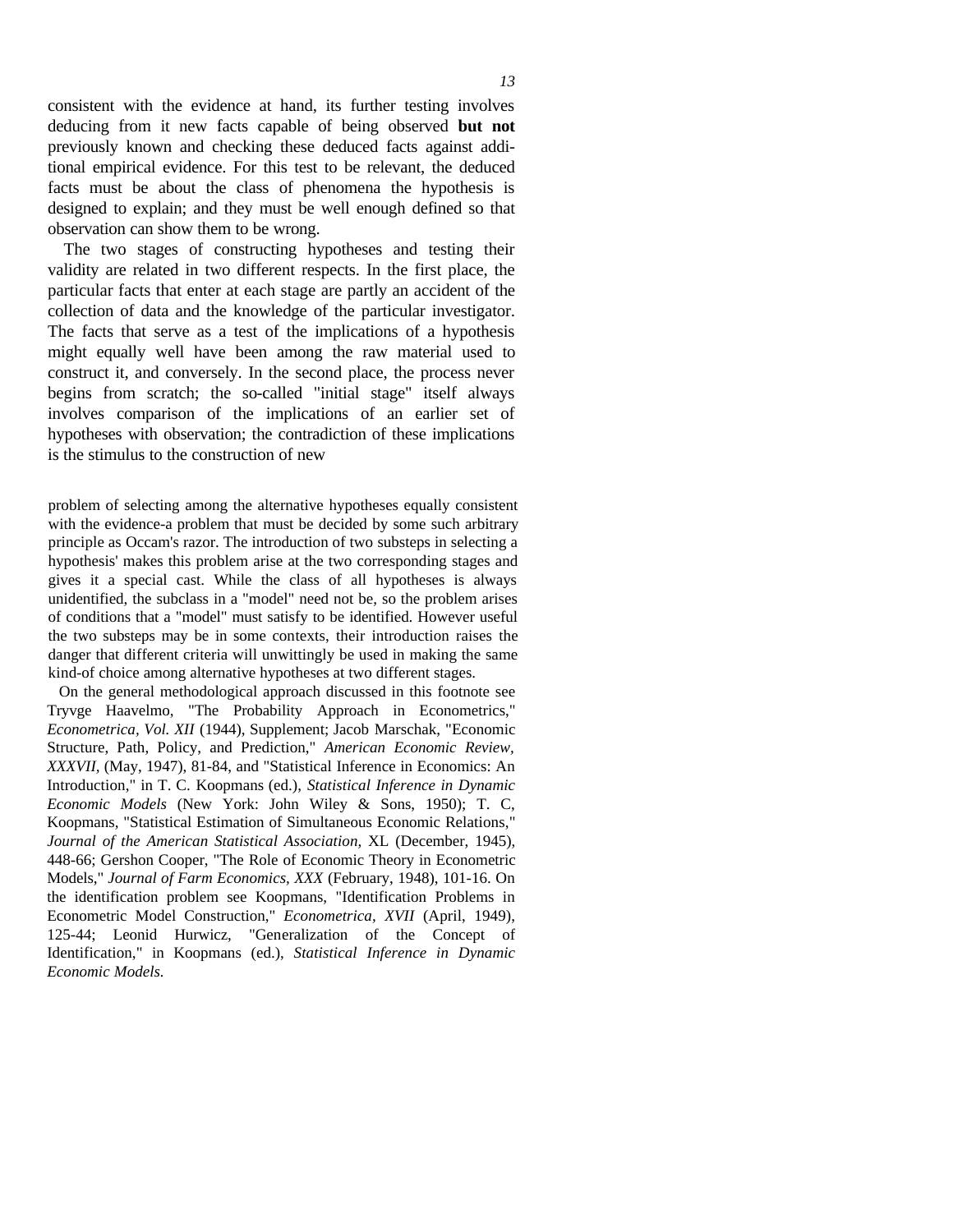hypotheses or revision of old ones. So the two methodologically distinct stages are always proceeding jointly.

Misunderstanding about this apparently straightforward process centers on the phrase "the class of phenomena the hypothesis is designed to explain." The difficulty in the social sciences of getting new evidence for this class of phenomena and of judging its conformity with the implications of the hypothesis makes it tempting to suppose that other, more readily available, evidence is equally relevant to the validity of the hypothesis-to suppose that hypotheses have not only "implications" but also "assumptions" and that the conformity of these "assumptions" to "reality" is a test of the validity of the hypothesis *different from* or *additional to* the test by implications. This widely held view is fundamentally wrong and productive of much mischief. Far from, providing an easier means for sifting valid from invalid hypotheses, it only confuses the issue, promotes misunderstanding about the significance of empirical evidence for economic theory, produces a misdirection of much intellectual effort devoted to the development of positive economics, and impedes the attainment of consensus on tentative hypotheses in positive economics.

In so far as a theory can be said to have "assumptions" at all, and in so far as their "realism" can be judged independently of the validity of predictions, the relation between the significance of a theory and the "realism" of its "assumptions" is almost the opposite of that suggested by the view under criticism. Truly important and significant hypotheses will be found to have "assumptions" that are wildly inaccurate descriptive representations of reality, and, in general, the more significant the theory, the more unrealistic the assumptions (in this sense).<sup>12</sup> The reason is simple. A hypothesis is important if it "explains" much by little, that is, if it abstracts the common and crucial elements from the mass of complex and detailed circumstances surrounding the phenomena to be explained and permits valid predictions on the basis of them alone. To be important, therefore, a hypothesis must be descriptively false in its assumptions; it

12. The converse of the proposition does not- of course hold: assumptions that are unrealistic (in this sense) do not guarantee a significant theory.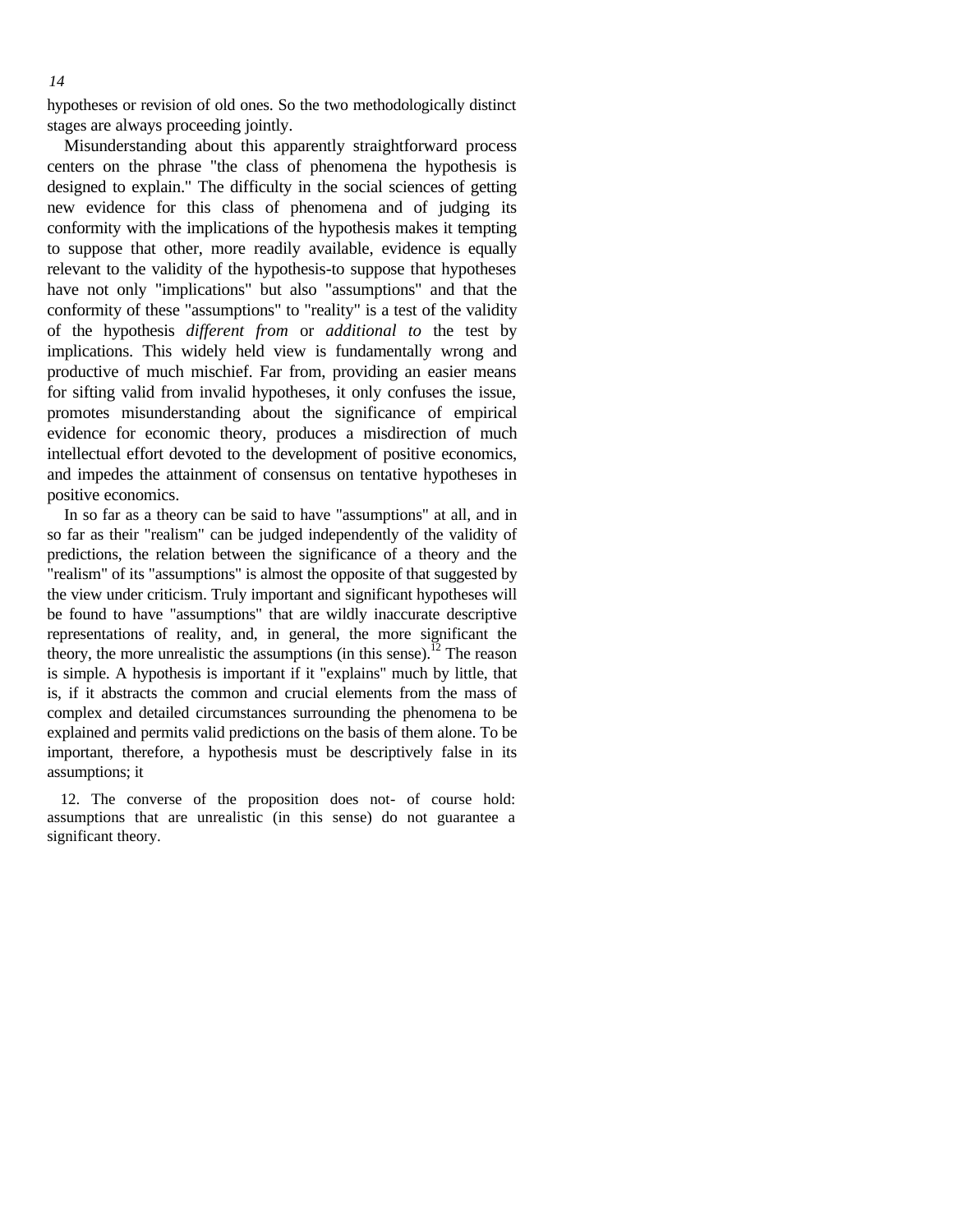takes account of, and accounts for, none of the many other attendant circumstances, since its very success shows them to be irrelevant for the phenomena to be explained.

To put this point less paradoxically, the relevant question to ask about the "assumptions" of a theory is not whether they are descriptively "realistic," for they never are, but whether they are sufficiently good approximations for the purpose in hand. And this question can be answered only by seeing whether the theory works, which means whether it yields sufficiently accurate predictions. The two supposedly independent tests thus reduce to one test.

The theory of monopolistic and imperfect competition is one example of the neglect in economic theory of these propositions. The development of this analysis was explicitly motivated, and its wide acceptance and approval largely explained, by the belief that the assumptions of "perfect competition" or, "perfect monopoly" said to underlie neoclassical economic theory are a false image of reality. And this belief was itself based almost entirely on the directly perceived descriptive inaccuracy of the assumptions rather than on any recognized contradiction of predictions derived from neoclassical economic theory. The lengthy discussion on marginal analysis in the *American Economic Review* some years ago is an even clearer, though much less important, example. The articles on both sides of the controversy largely neglect what seems to me clearly the main issue **-** the conformity to experience of the implications of, the marginal analysis - and concentrate on the largely irrelevant question whether businessmen do or do not in fact reach their decisions by consulting schedules, or curves, or multivariable functions showing marginal cost and marginal revenue.<sup>13</sup> Perhaps these

13. See R. A. Lester, "Shortcomings of Marginal Analysis for Wage-Employment Problems," *American Economic Review, XXXVI* (March, 1946), 62-82; Fritz Machlup, "Marginal Analysis and Empirical Research," *American Economic Review, XXXVI* (September, 1946), 519-54; R. A. Lester, "Marginalism, Minimum Wages, and Labor Markets," *American Economic Review, XXXVII* (March, 1947), 135-48; Fritz Machlup, "Rejoinder to an Antimarginalist," *American Economic Review, XXXVII* (March, 1947), 148-54; G. J. Stigler, "Professor Lester and the Marginalists," *American Economic Review, XXXVII* (March, 1947), 154-57; H. M. Oliver, Jr., "Marginal Theory and Business Behavior," *American Economic Review,, XXXVII* (June, 1947), 375-83; R. A. Gordon,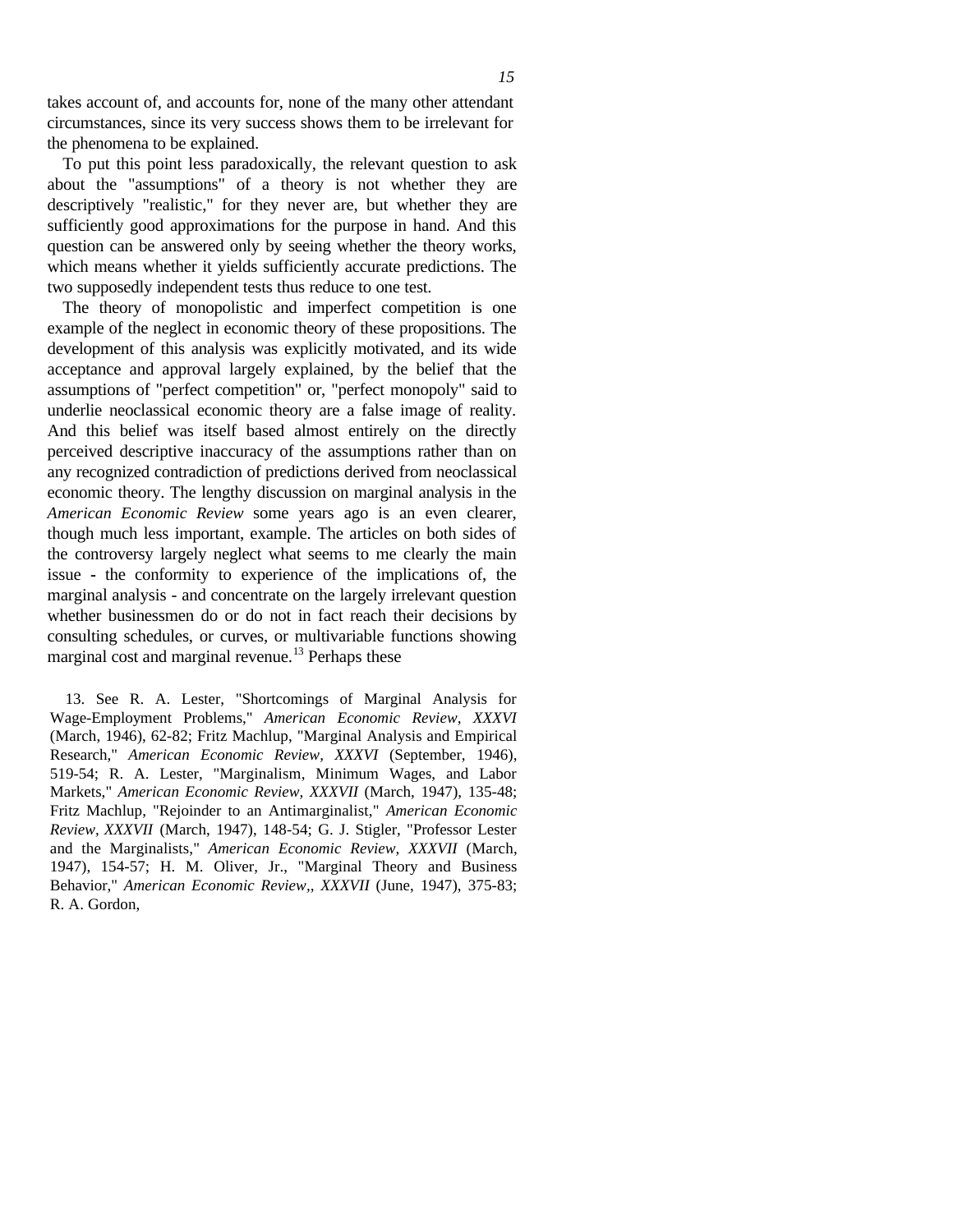two examples, and the many others they readily suggest, will serve to justify a more extensive discussion of the methodological principles involved than might otherwise seem appropriate.

"Short-Period Price Determination in Theory and Practice," *American Economic Review, XXXVIII* (June, 1948), 265-88.

It should be noted that, along with much material purportedly bearing on the validity of the "assumptions" of marginal theory, Lester does refer to evidence on the conformity of experience with the implications of the theory, citing the reactions of employment in Germany to the Papen plan and in the United States to changes in minimum-wage legislation as examples of lack of conformity. However, Stigler's brief comment is the only one of the other papers that refers to this evidence. It should also be noted that Machlup's thorough and careful exposition of the logical structure and meaning of marginal analysis is called for by the misunderstandings on this score that mar Lester's paper and almost conceal the evidence he presents that is relevant to the key issue he raises. But, in Machlup's emphasis on the logical structure, he comes perilously close to presenting the theory as a pure tautology, though it is evident at a number of points that he is aware of this danger and anxious to avoid it. The papers by Oliver and Gordon are the most extreme in the exclusive concentration on the conformity of the behavior of businessmen with the "assumptions" of the theory.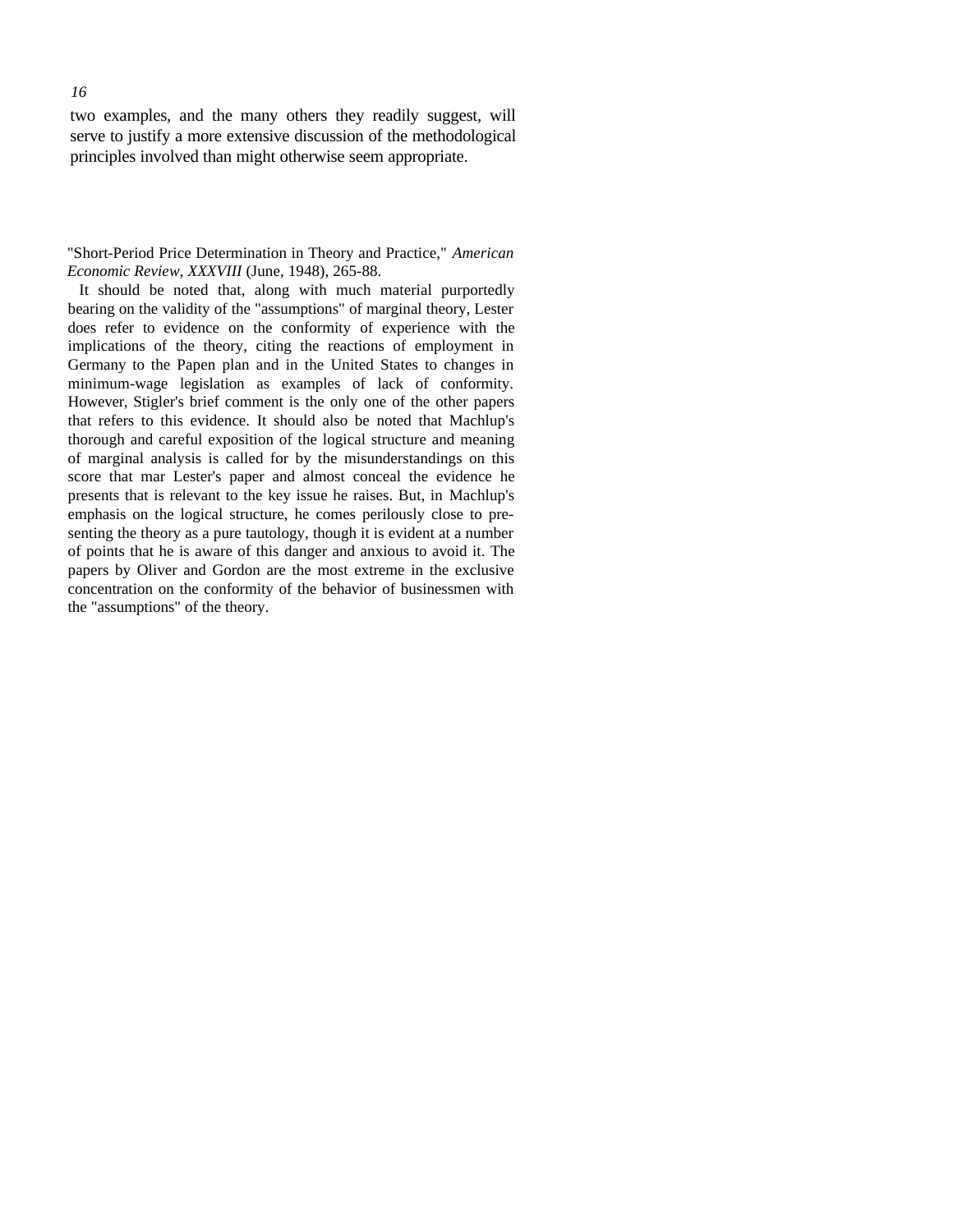### V. SOME IMPLICATIONS FOR ECONOMIC ISSUES

The abstract methodological issues we have been discussing have a direct bearing on the perennial criticism of "orthodox" economic theory as "unrealistic" as well as on the attempts that have been made to reformulate theory to meet this charge. Economics is a "dismal" science because it assumes man to be selfish and money-grubbing, "a lightning calculator of pleasures and pains, who oscillates like a homogeneous globule of desire of happiness under the impulse of stimuli that shift him about the area, but leave him intact" $^{20}$ ; it rests on outmoded psychology and must be reconstructed in line with each new development in psychology; it assumes men, or at least businessmen, to be "in a continuous state of 'alert,' ready to change prices and/or pricing rules whenever their sensitive intuitions  $\ldots$  detect a change in demand and supply conditions";<sup>21</sup> it

20. Thorstein Veblen, "Why Is Economics Not an Evolutionary Science?" (1898), reprinted in *The Place of Science in Modern Civilization* (New York, 1919), p. 73.

21. Oliver, op. cit, p. 381.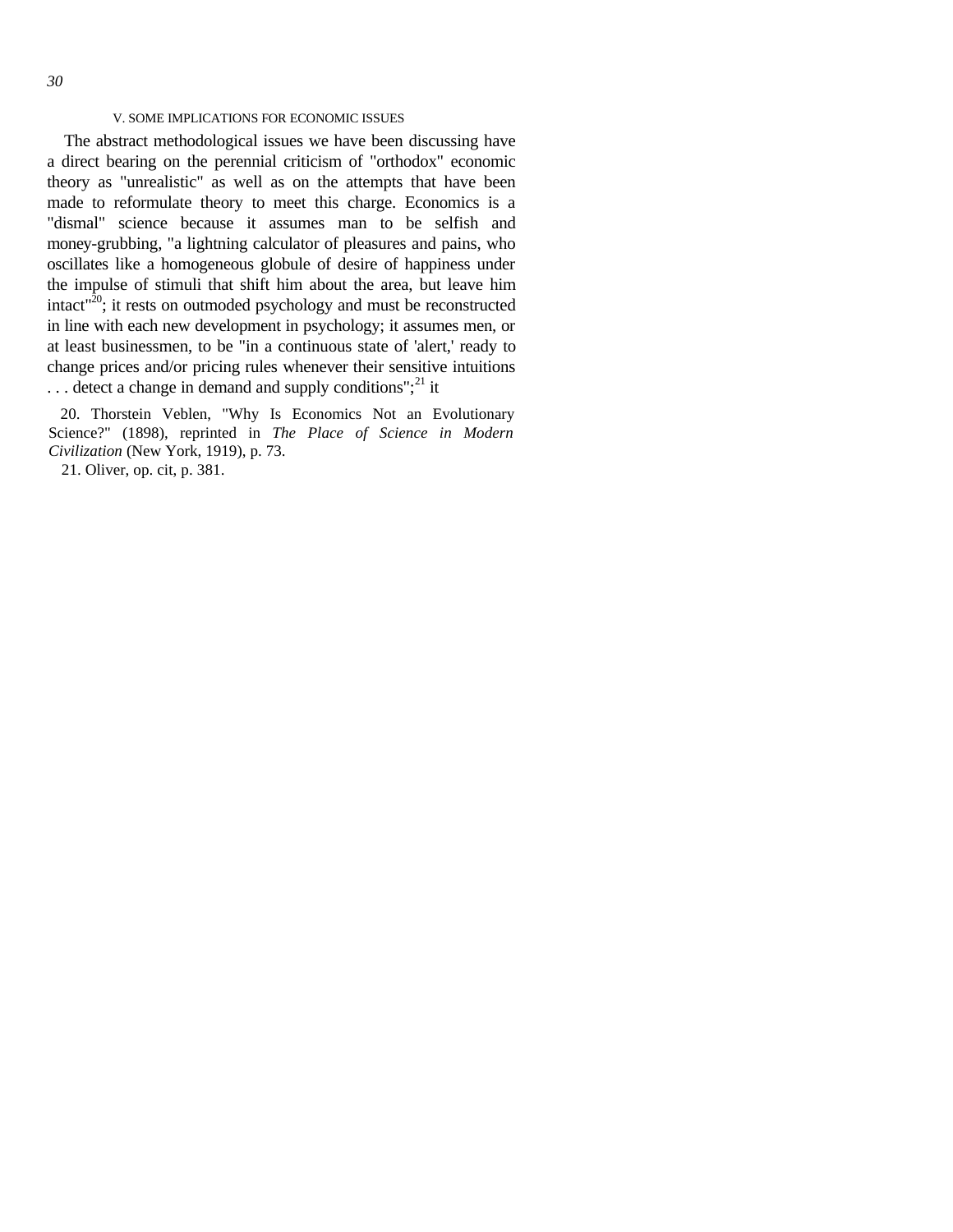assumes markets to be perfect, competition to be pure, and commodities, labor, and capital to be homogeneous.

As we have seen, criticism of this type is largely beside the point unless supplemented by evidence that a hypothesis differing in one or another of these respects from the theory being criticized yields better predictions for as wide a range of phenomena. Yet most such criticism is not so supplemented; it is based almost entirely on supposedly directly perceived discrepancies between the "assumptions" and the "real world." A particularly clear example is furnished by the recent criticisms of the maximization-of-returns hypothesis on the grounds that businessmen do not and indeed cannot behave as the theory "assumes" they do. The evidence cited to support this assertion is generally taken either from the answers given by businessmen to questions about the factors affecting their decisions - a procedure for testing economic theories that is about on a par with testing theories of longevity by asking octogenarians how they account for their long life - or from descriptive studies of the decision-making activities of individual firms.<sup>22</sup> Little if any evidence is ever cited on the conformity of businessmen's actual market behavior - what they do rather than what they say they do - with the implications of the hypothesis being criticized, on the one hand, and of an alternative hypothesis, on the other.

22. See H. D. Henderson, "The Significance of the Rate of Interest," *Oxford Economic Papers,* No. I (October, 1938), pp. 1-13; J. E. Meade and P. W. S. Andrews, "Summary of Replies to Questions on Effects of Interest Rates," *Oxford Economic Papers,* No. I (October, 1938), pp. 14-31; R. F. Harrod, "Price, and Cost in Entrepreneurs' Policy," *Oxford Economic Papers,* No. 2 (May, 1939), pp. 1-11; and R. J. Hall and C. J. Hitch, "Price Theory and Business Behavior," *Oxford Economic Papers,* No. 2 (May, 1939), pp. 12-45; Lester, "Shortcomings of Marginal Analysis for Wage-Employment Problems," op. cit.; Gordon, op. cit. See Fritz Machlup, "Marginal Analysis and Empirical Research," op. cit., esp. Sec. II, for detailed criticisms of questionnaire methods.

I do not mean to imply that questionnaire studies of businessmen's or others' motives or beliefs about the forces affecting their behavior are useless for all purposes in economics. They may be extremely valuable in suggesting leads to follow in accounting for divergencies between predicted and observed results; that is, in constructing new hypotheses or revising old ones. Whatever their suggestive value in this respect, they seem to me almost entirely useless as a means. of *testing* the validity of economic hypotheses. See my comment on Albert G. Hart's paper, "Liquidity and Uncertainty," *American Economic Re*view, XXXIX (May, 1949), 198-99.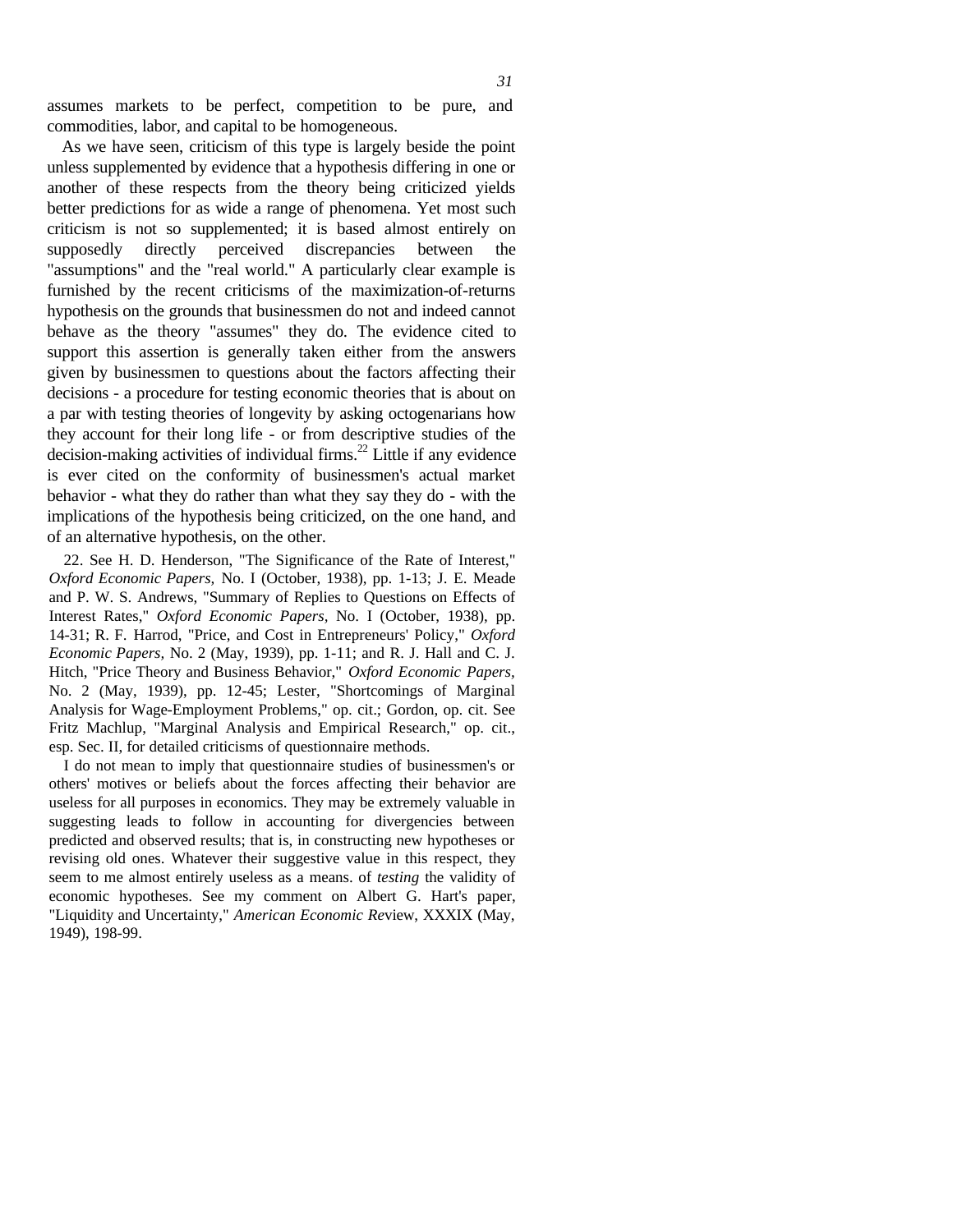A theory or its "assumptions" cannot possibly be thoroughly "realistic" in the immediate descriptive sense so often assigned, to this term. A completely "realistic" theory of the wheat market. would have to include not only the conditions directly underlying the supply and demand for wheat but also the kind of coins or credit instruments used to make exchanges; the personal characteristics of wheat-traders such as the color of each trader's hair and eyes, his antecedents and education, the number of members of his family, their characteristics, antecedents, and education, etc.; the kind of soil on which the wheat was grown, its physical and chemical characteristics, the weather prevailing during the growing season; the personal characteristics of the farmers growing the wheat and of the consumers who will ultimately use it; and so on indefinitely. Any attempt to move very far in achieving this kind of "'realism" is certain to render a theory utterly useless.

Of course, the notion of a completely realistic theory is in part a straw man. No. critic of a theory would accept this logical extreme as his objective; he would say that the "assumptions" of the theory being criticized were "too" unrealistic and that his objective was a set of assumptions that were "more" realistic though still not completely and slavishly so. But so long as the test of "realism" is the directly perceived descriptive accuracy of the "assumptions" - for example, the observation that "businessmen do not appear to be either as avaricious or as dynamic or as logical as marginal theory portrays them," $^{23}$  or that "it would be utterly impractical under present conditions for the manager of a multi-process plant to attempt . . . to work out and equate marginal costs and marginal revenues for each productive factor<sup> $124$ </sup> there is no basis for making such a distinction, that is, for stopping short of the straw man depicted in the preceding paragraph. What is the criterion by which to judge whether a particular departure from realism is or is not acceptable? Why is it more "unrealistic" in analyzing business behavior to neglect the magnitude of businessmen's costs than the

23. Oliver, op. cit, p. 382.

24. Lester, "Shortcomings of Marginal Analysis for Wage-Employment Problems," op. cit., P. 75.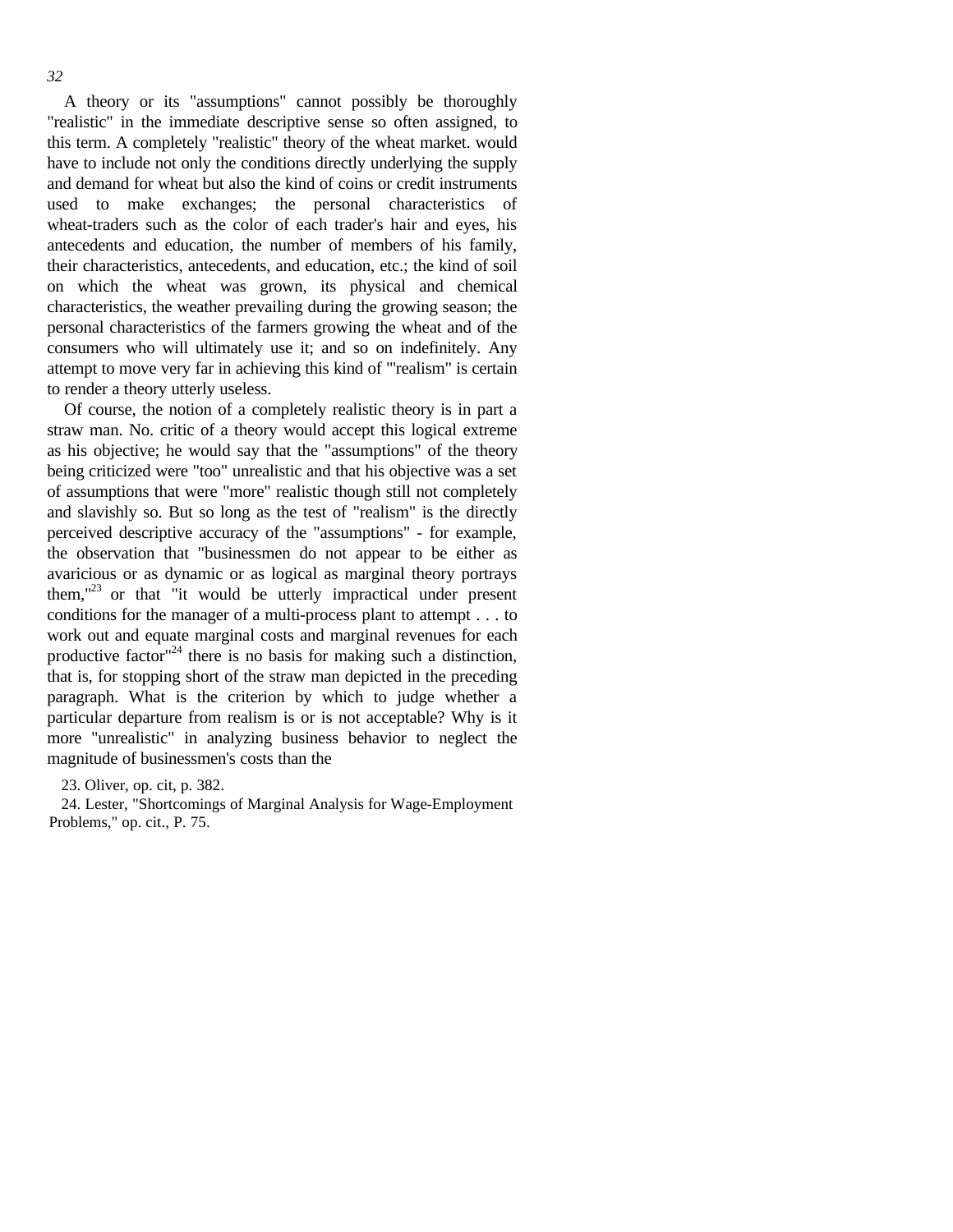color of their eyes? The obvious answer is because the first makes more difference to business behavior than the second; but there is no way of knowing that this is so simply by observing that businessmen do have costs of different magnitudes and eyes of different color. Clearly it can only be known by comparing the effect on the discrepancy between actual and predicted behavior of taking the one factor or the other into account. Even the most extreme proponents of realistic assumptions are thus necessarily driven to reject their own criterion and to accept the test by prediction when they classify alternative assumptions as more or less realistic.<sup>25</sup>

The basic confusion between descriptive accuracy and analytical relevance that underlies most criticisms of economic theory on the grounds that its assumptions are unrealistic as well as the plausibility of the views that lead to this confusion are both strikingly illustrated by a seemingly innocuous remark in an article on business-cycle theory that "economic phenomena are varied and complex, so any comprehensive theory of the business cycle that can apply closely to reality must be very complicated."<sup>26</sup> A fundamental hypothesis of science is that appearances are deceptive and that there is a way of looking at or interpreting or, organizing the evidence that will reveal superficially disconnected and diverse phenomena to be manifestations of a more fundamental and relatively simple structure. And the test of this hypothesis, as of any other, is its fruits - a test that science has

25. E.g., Gordon's direct examination of the "assumptions" leads him to formulate the alternative hypothesis generally favored by the critics of the maximization-of-returns hypothesis as follows: "There is an irresistible tendency to price on the basis of average total costs for some 'normal' level of output. This is the yardstick, the short-cut, that businessmen and accountants use, and their aim is more to earn satisfactory profits and play safe than to maximize profits" (op. cit., p. 275). Yet he essentially abandons this hypothesis, or converts it into a tautology, and in the process implicitly accepts the test by prediction when he later remarks: "Full cost and satisfactory profits may continue to be the objectives even when total costs are shaded to meet competition or exceeded to take advantage of a sellers' market" *(ibid, p.* 284). Where here is the "irresistible tendency"? What kind of evidence could contradict this assertion?

26. Sidney S. Alexander, "Issues of Business Cycle Theory Raised by Mr. Hicks," *American Economic Review, XLI* (December, 1951), 872.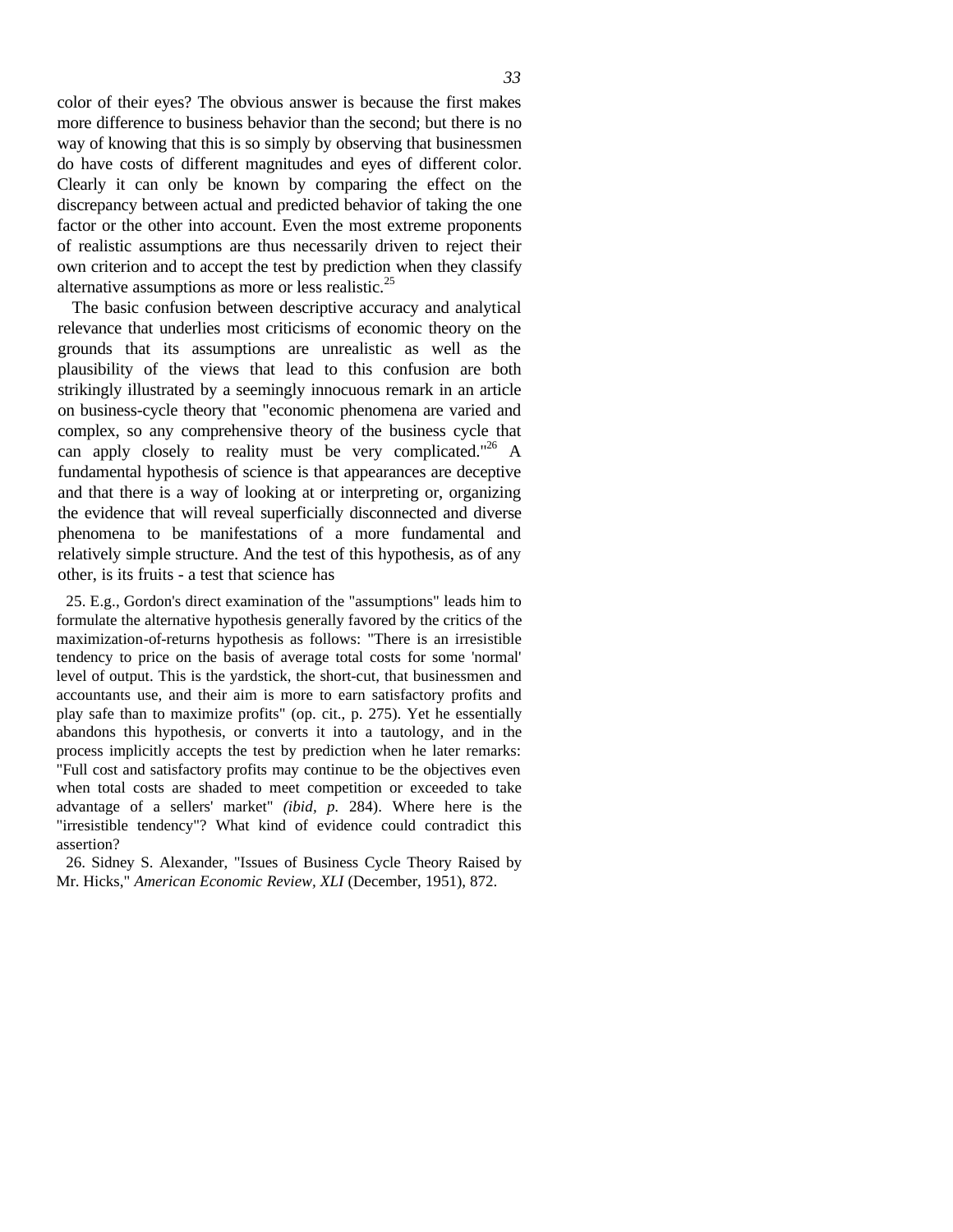so far met with dramatic success. If a class of "economic phenomena" appears varied and complex, it is, we must suppose, because we have no adequate theory to explain them. Known facts cannot be set on one side; a theory to apply "closely to reality," on the other. A theory is the way we perceive "facts," and we cannot perceive "facts" without a theory. Any assertion that economic phenomena *are* varied and complex denies the tentative state of knowledge that alone makes scientific activity meaningful; it is in a class with John Stuart Mill's justly ridiculed statement that "happily, there is nothing in the laws of value which remains [1848] for the present or any future writer to clear up; the theory of the subject is complete. $"^{27}$ 

The confusion between descriptive accuracy and analytical relevance has led not only to criticisms of economic theory on largely irrelevant grounds but also to misunderstanding of economic theory and misdirection of efforts to repair supposed defects. "Ideal types" in the abstract model developed by economic theorists have been regarded as strictly descriptive categories intended to correspond directly and fully to entities- in the real world independently of the purpose for which the model is being used. The obvious discrepancies have led to necessarily, unsuccesful attempts to construct theories on the basis of categories intended to be fully descriptive.

This tendency' is perhaps most clearly illustrated by the interpretation given to the concepts of "perfect competition" and "monopoly" and the development of the theory of "monopolistic" or "imperfect competition." Marshall, it is said, assumed "perfect competition"; perhaps there once was such a thing. But clearly there is no longer, and we must therefore discard his theories. The reader will search long and hard - and I predict unsuccessfully - to find in Marshall any explicit assumption about perfect competition or any assertion that in a descriptive sense the world is composed of atomistic firms engaged in perfect competition. Rather, he will find Marshall saying: "At one extreme are world markets in which competition acts directly from all parts of the globe; and at the other those secluded

27. Principles of Political Economy (Ashley ed.; Longmans, Green & Co., 1929), p. 436.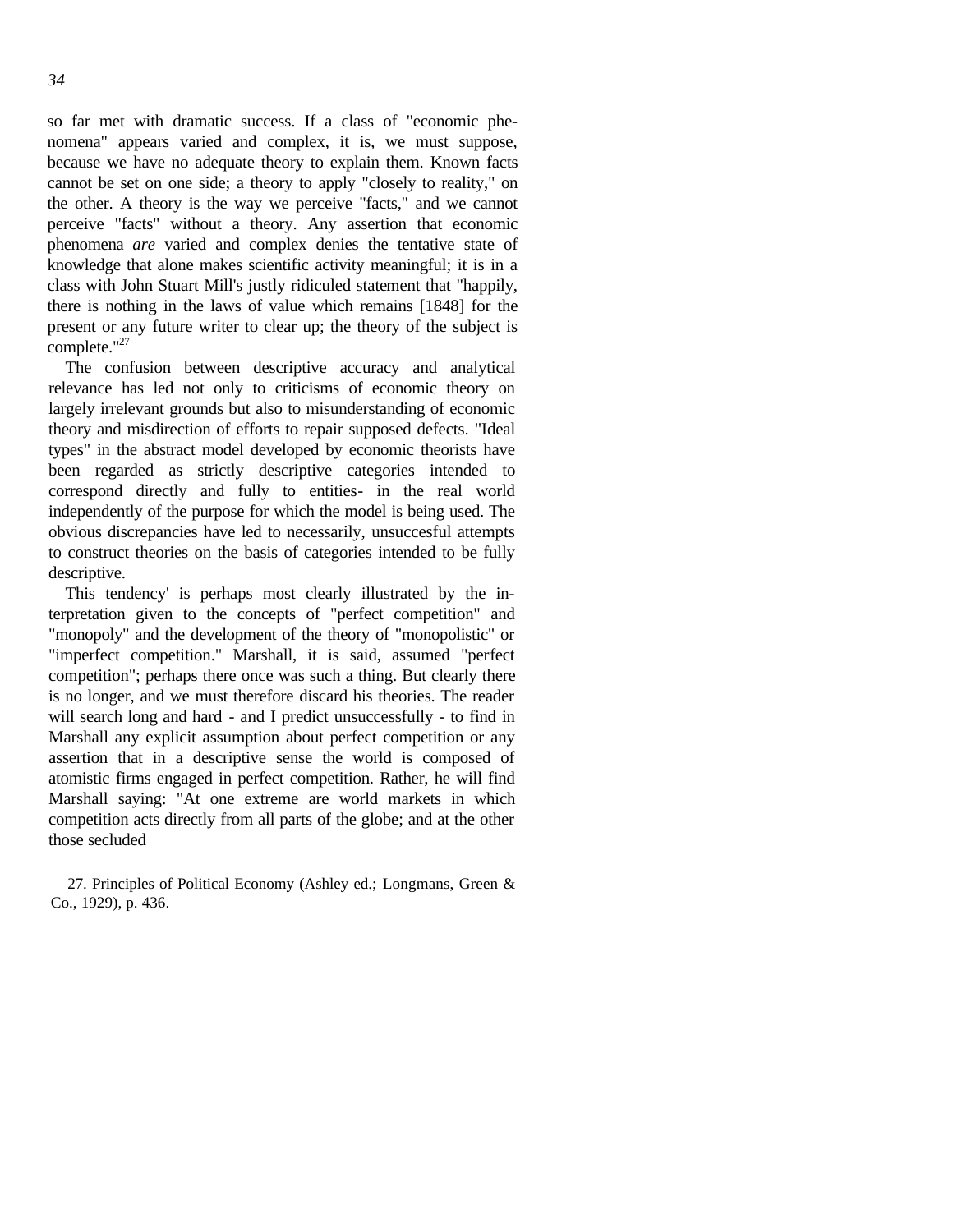markets in which all direct competition from afar is shut out, though indirect and transmitted competition may make itself felt even in these; and about midway between these extremes lie the great majority of the markets which the economist and the business man have to study." $^{28}$  Marshall took the world as it is; he sought to construct an "engine" to analyze it, not a photographic reproduction of it.

In analyzing the world as it is, Marshall constructed the hypothesis that, for many problems, firms could be grouped into "industries" such that the similarities among the firms in each group were more important than the differences among them. These are problems in which the important element is that a group of firms is affected alike by some stimulus - a common change in the demand for their products, say, or in the supply of factors. But this will not do for all problems: the important element for these ni~ be the differential effect on particular firms.

The abstract model corresponding to this hypothesis contains two "ideal" types of firms: atomistically competitive firms, grouped into industries, and monopolistic firms. A firm is competitive if the demand curve for its output is infinitely elastic with respect to its own price for some price and all outputs, given the prices charged by all other firms; it belongs to an "industry" defined as a group of firms producing a single "product." A "product" is defined as a collection of units that are perfect substitutes to purchasers So the elasticity of demand for the output of one firm with respect to the price of another firm in the same industry is infinite for some price and some outputs. A firm is monopolistic if the demand curve for its output is not infinitely elastic at some price for all outputs.<sup>29</sup> If it is a monopolist, the firm is the industry.<sup>30</sup>

As always, the hypothesis as a whole consists not only of this abstract model and its ideal types but also of a set of rules, mostly

28. Principles, p. 329; see also pp. 35, 100, 341, 347, 375, 546.

29. This ideal type can be divided into two types: the oligopolistic firm, if the demand curve for its output is infinitely elastic at some price for some but not all outputs; the monopolistic firm proper, if the demand curve is nowhere infinitely elastic (except possibly at an output of zero).

30. For the oligopolist of the preceding note an industry can be defined as a group of firms producing the same product.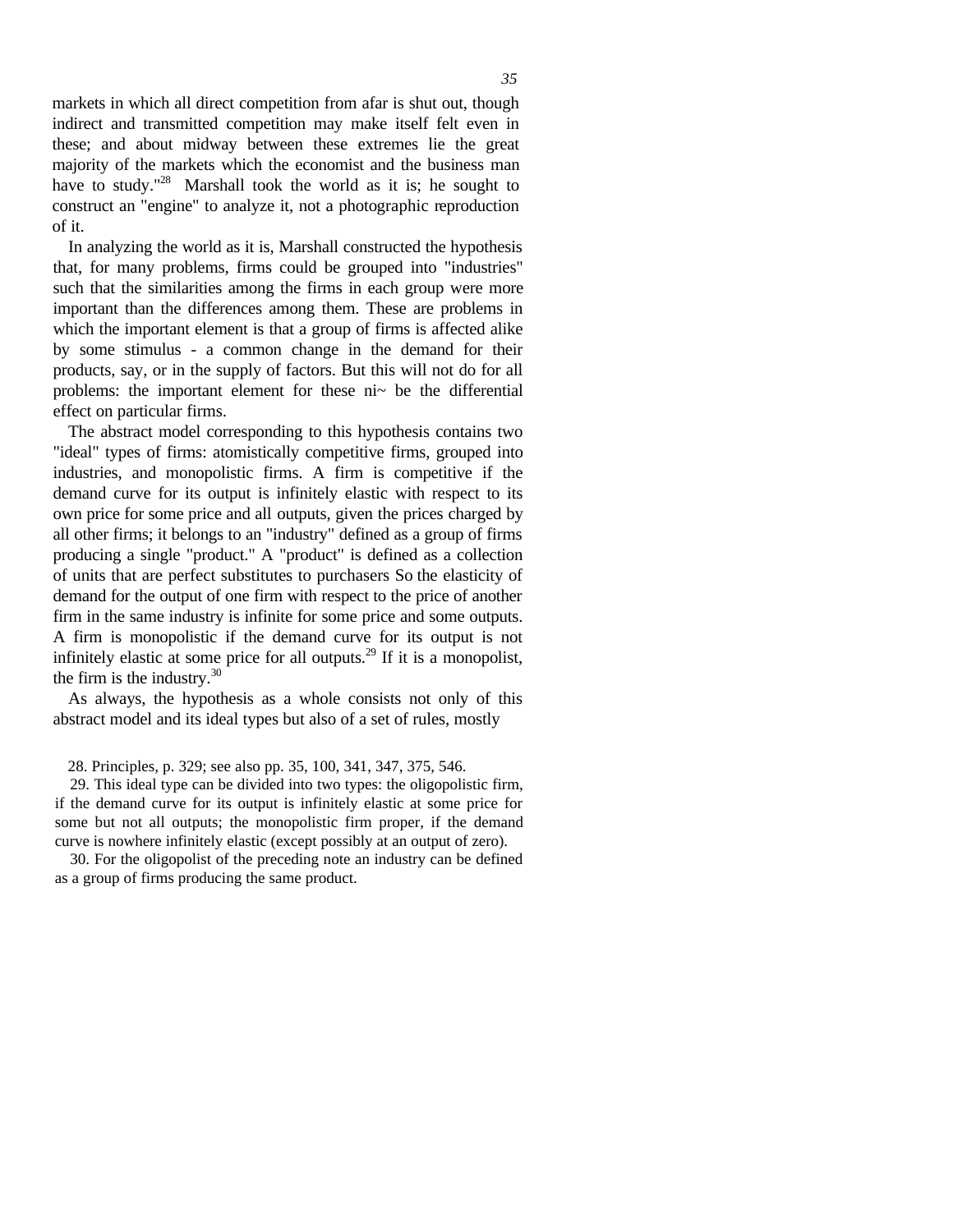implicit and suggested by example, for identifying actual firms with one or the other ideal type and for classifying firms into industries. The ideal types are not intended to be descriptive; they are designed to isolate the features that are crucial for a particular problem. Even if we could estimate directly and accurately the demand curve for a firm's product, we could not proceed immediately to classify the firm as perfectly competitive or monopolistic according as the elasticity of the demand curve is or is not infinite. No observed demand curve will ever be precisely horizontal, so the estimated elasticity will always be finite. The relevant question always is whether the elasticity is "sufficiently" large to be regarded as infinite, but this is a question that cannot be answered, once for all, simply in terms of the numerical value of the elasticity itself, any more than we can say, once for all, whether an air pressure of 15 pounds per square inch is "sufficiently" close to zero to use the formula  $S = 1/2gt^2$  Similarly, we cannot compute cross-elasticities of demand, and then classify firms into industries according as there is a "substantial gap in the cross-elasticities of demand." As

Marshall says, "The question where the lines of division between different commodities [i.e., industries] should be drawn must be settled by convenience of the particular discussion."<sup>31</sup> Everything depends on the problem; there is no inconsistency in regarding the same firm as if it were a perfect competitor for one problem, and a monopolist for another, just as there is none in regarding the same chalk mark as a Euclidean line for one problem, a Euclidean surface for a second, and a Euclidean solid for a third. The size of the elasticity and cross-elasticity of demand, the number of firms producing physically similar products, etc., are all relevant because they are or may be among the variables used to define the correspondence between the ideal and real entities in a particular problem and to specify the circumstances under which the theory holds sufficiently well; but they do not provide, once for all, a classification of firms as competitive or monopolistic.

An example may help to clarify this point. Suppose the problem is to determine the effect on retail prices of cigarettes of an

*31. Principles, p. 100.*

## *36*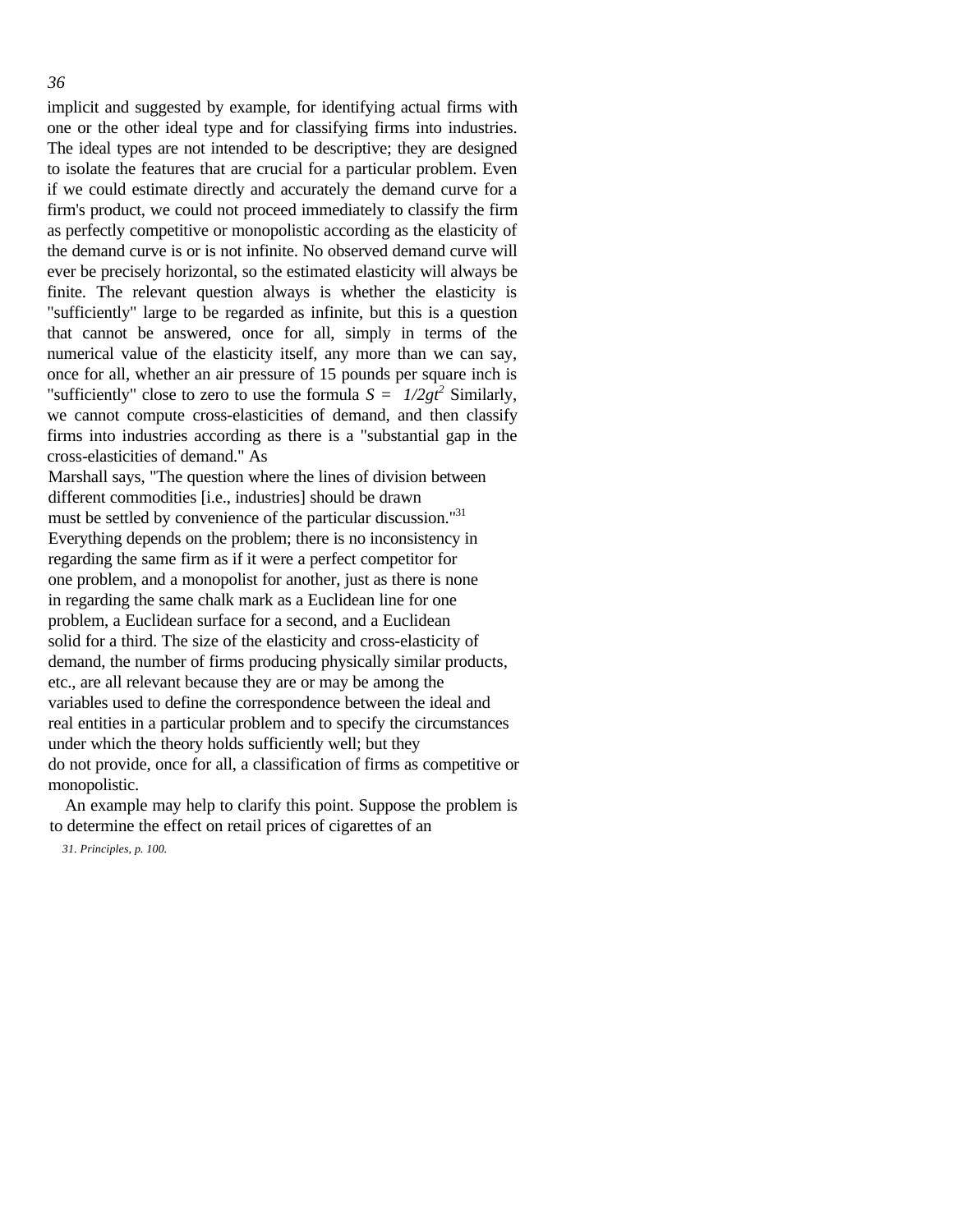increase, expected to be permanent, in the federal cigarette tax. I venture to predict that broadly correct results will be obtained by treating cigarette firms as if they were producing an identical product and were in perfect competition. Of course, in such a case, "some convention must be made as to the" number of Chesterfield cigarettes "which are taken as equivalent" to a Marlborough.<sup>32</sup>

On the other hand, the hypothesis that cigarette firms would behave as if they were perfectly competitive would have been a false guide to their reactions to price control in World War II, and this would doubtless have been recognized before the event. Costs of the cigarette firms must have risen during the war. Under such circumstances perfect competitors would have reduced the quantity offered for sale at the previously existing price. But, at that price, the wartime rise in the income of the public presumably increased the quantity demanded. Under conditions of perfect competition strict adherence to the legal price would therefore imply not only a "shortage" in the sense that quantity demanded exceeded quantity supplied but also an absolute decline in the number of cigarettes produced. The facts contradict this particular implication: there was reasonably good adherence to maximum cigarette prices, yet the quantities produced increased substantially. The common force of increased costs presumably operated less strongly than the disruptive force of the desire by each firm to keep its share of the market, to maintain the value and prestige of its brand name, especially when the excess-profits tax shifted a large share of the costs of this kind of advertising to the government. For this problem the cigarette firms cannot be treated *as if* they were perfect competitors.

Wheat farming is frequently taken to exemplify perfect competition. Yet, while for some problems it is appropriate to treat cigarette producers as if they comprised a perfectly competitive industry, for some it is not appropriate to treat wheat producers as if they did. For example, it may not be if the problem is the differential in prices paid by local elevator operators for wheat.

Marshall's apparatus turned out to be most useful for problems in which a group of firms is affected by common stimuli,

32. Quoted parts from ibid.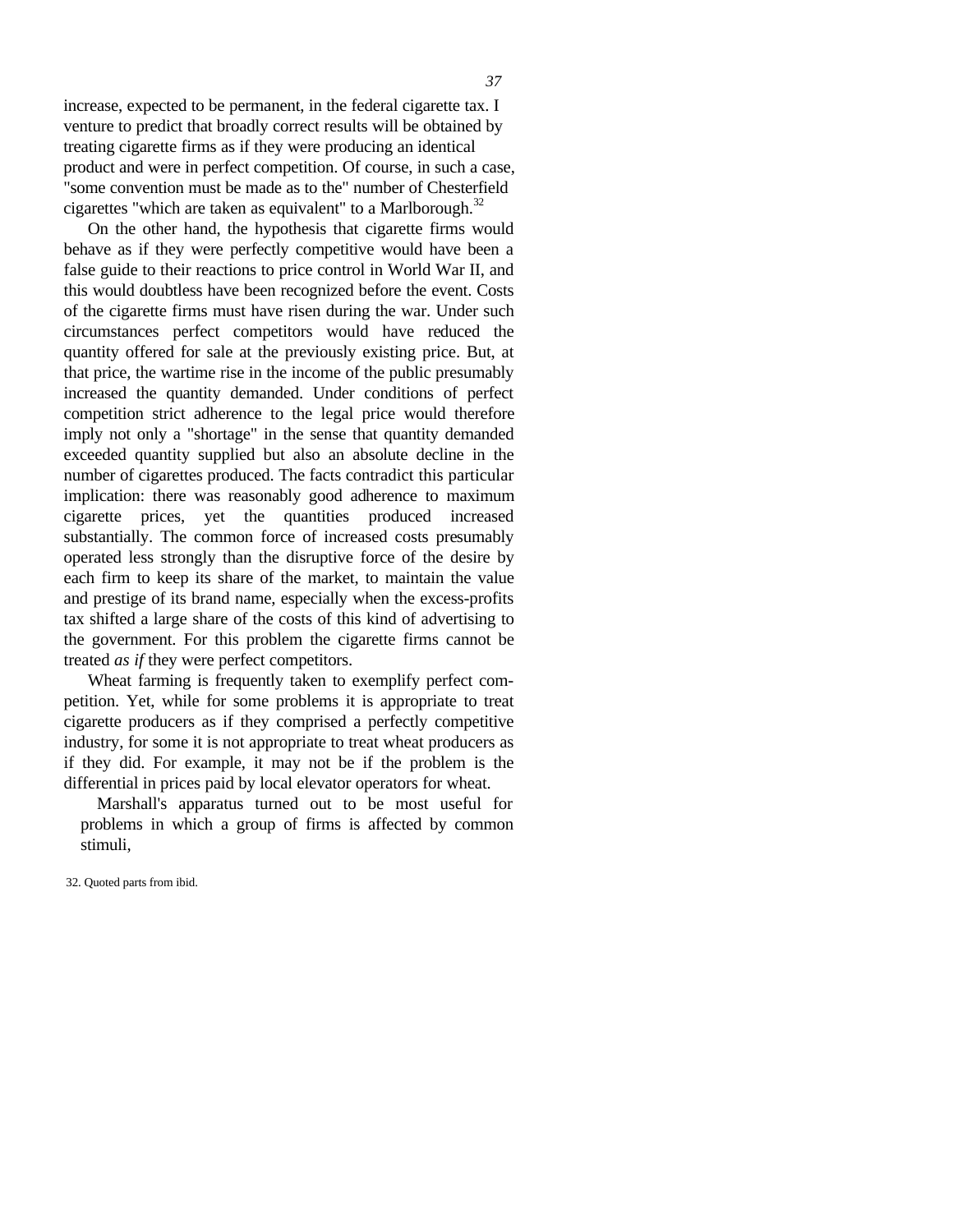and in which the firms can be treated *as if* they were perfect competitors. This is the source of the misconception that Marshall "assumed" perfect competition in some descriptive sense. It would be highly desirable to have a more general theory than Marshall's, one that would cover at the same time both those cases in which differentiation of product or fewness of numbers makes an essential difference and those in which it does not. Such a theory would enable us to handle problems we now cannot and, in addition, facilitate determination of the range of circumstances under which the simpler theory can be regarded as a good enough approximation. To perform this function, the more general theory must have content and substance; it must have implications susceptible to empirical contradiction and of substantive interest and importance.

The theory of imperfect or monopolistic competition developed by Chamberlin and Robinson is an attempt to construct such a more general theory.<sup>33</sup> Unfortunately, it possesses none of the attributes that would make it a truly useful general theory. Its contribution has been limited largely to improving the exposition of the economics of the individual firm and thereby the derivation of implications of the Marshallian model, refining, Marshall's monopoly analysis, and enriching the vocabulary, available for describing industrial experience.

The deficiencies of the theory are revealed most clearly in its treatment of, or inability to treat, problems involving groups of firms-Marshallian "industries." So long as it is insisted that, differentiation of product is essential - and it is the distinguishing feature of the theory that it does insist on this point - the definition of an industry in terms of firms producing an identical product cannot be used. By that definition each firm is a separate industry. Definition in terms of "close" substitutes or a "substantial" gap in cross-elasticities evades the issue, introduces fuzziness and undefinable terms into the abstract model where they have no place, and serves only to make the theory analytically meaningless - "close" and "substantial" are in the same category

*33.* E. H. Chamberlin, *The Theory of Monopolistic Competition (6tb* e.d.; Cambridge: Harvard University. Press, *1950);* Joan Robinson, *The Economics of Imperfect Competition* (London: Macmillan & Co., *1933).*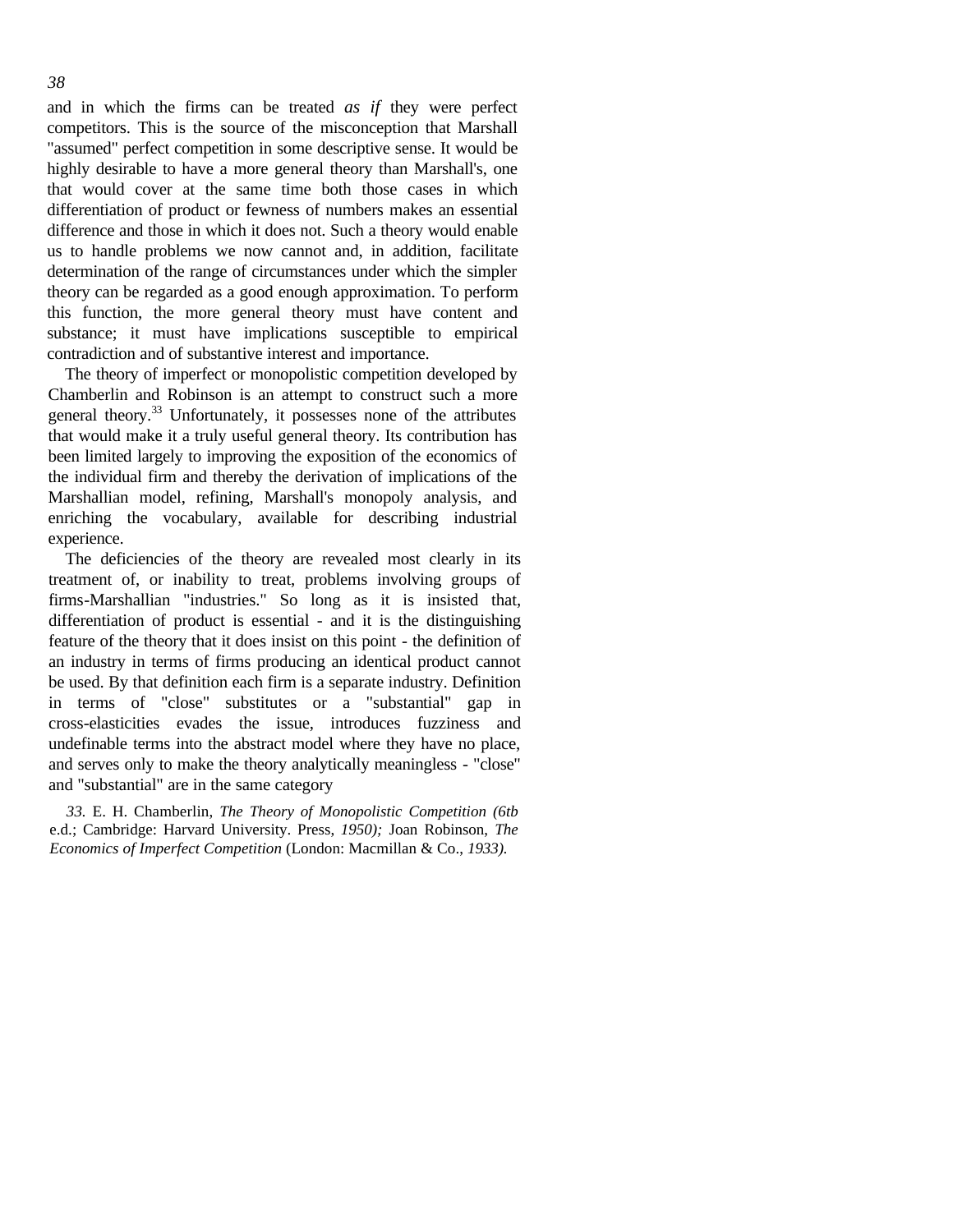as a "small" air pressure.<sup>34</sup>

In one connection Chamberlin implicitly defines an industry as a group of firms having identical cost and demand curves." But this, too, is logically meaningless so " long as differentiation of product is, as claimed, essential and not to be put aside. What does it mean to say that the cost and demand curves of a firm producing bulldozers are identical with those of a firm producing hairpins?<sup>36</sup> And if it is meaningless for bulldozers and hairpins, it is meaningless also for two brands of toothpaste - so long as it is insisted that the difference between the two brands is fundamentally important.

The theory of monopolistic competition offers no tools for the analysis of an industry and so no stopping place between the firm at one extreme and general equilibrium at the other.<sup>37</sup> It is therefore incompetent to contribute to the analysis of a host of important problems: the one extreme is too narrow to be of great interest; the other, too broad to permit meaningful generalizations.<sup>38</sup>

### VI. CONCLUSION

Economics as a positive science is a body of tentatively accepted generalizations about economic phenomena that can be used to predict the consequences of changes in circumstances.

34. See R. L. Bishop, "Elasticities, Cross-elasticities, and. Market Relationships," *American Economic Review, XLII* (December, 1952), 779-803, for a recent attempt to construct a rigorous classification of market relationships along these lines. Despite its ingenuity and sophistication, the result seems to me thoroughly unsatisfactory. It rests basically on certain numbers being 'classified as "large" or "small," yet there is no discussion at all of how to decide whether a particular number is "large" or "small," as of course there cannot be on a purely abstract level.

35. Op. *cit., p.* 82.

36. There always exists a transformation of quantities that will make either the cost curves or the demand curves identical; this transformation need not, however, be linear, in which case it will involve different-sized units of one product at different levels of output. There does not necessarily exist a transformation that will make both pairs of curves identical.

37. See Robert Triffin, *Monopolistic Competition and General Equilibrium Theory* (Cambridge: Harvard University Press, 1940), esp. pp. 188-89.

38. For a detailed critique see George J. Stigler, "Monopolistic Competition in Retrospect," in *Five Lectures on Economic Problems* (London: Macmillan & Co., 1949), pp. 12-24.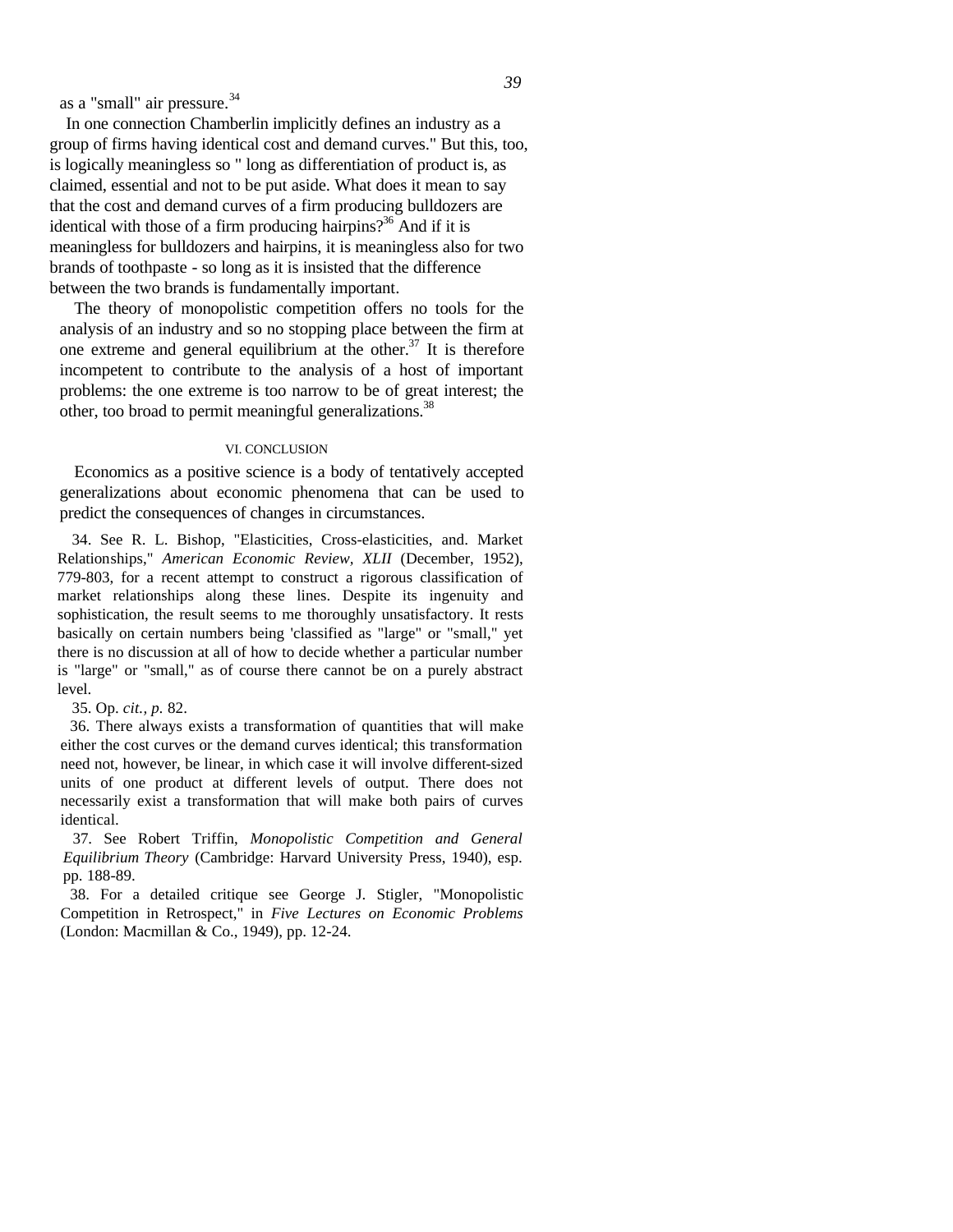Progress in expanding this body of generalizations, strengthening our confidence in their validity, and improving the accuracy of the predictions they yield is hindered not only by the limitations of human ability that impede all search for knowledge but also by obstacles that are especially important for the social sciences in general and economics in particular, though by no means peculiar to them. Familiarity with the subject matter of economics breeds contempt for special knowledge about it. The importance of its subject matter to everyday life and to major issues of public policy impedes objectivity and promotes confusion between scientific analysis and normative judgment. The necessity of relying on uncontrolled experience rather than on controlled experiment makes it difficult to produce dramatic and clear-cut evidence to justify the acceptance of tentative hypotheses. Reliance on uncontrolled experience does not affect the fundamental methodological principle that a hypothesis can be tested only by the conformity of its implications or predictions with observable phenomena; but it does render the task of testing hypotheses more difficult and gives greater scope for confusion about the methodological principles involved. More than other scientists, social scientists need to be self-conscious about their methodology.

One confusion that has been particularly rife and has done much damage is confusion about the role of "assumptions" in economic analysis. A meaningful scientific hypothesis or theory typically asserts that certain forces are, and other forces are not, important in understanding a particular class of phenomena. It is frequently convenient to present such a hypothesis by stating that the phenomena it is desired to predict behave in the world of observation *as if* they occurred in a hypothetical and highly simplified world containing only the forces that the hypothesis asserts to be important. In general, there is more than one way to formulate such a description - more than one set of "assumptions" in terms of which the theory can be presented. The choice among such alternative assumptions is made on the grounds of the resulting economy, clarity, and precision in presenting the hypothesis; their capacity to bring indirect evidence to bear on the validity of the hypothesis by suggesting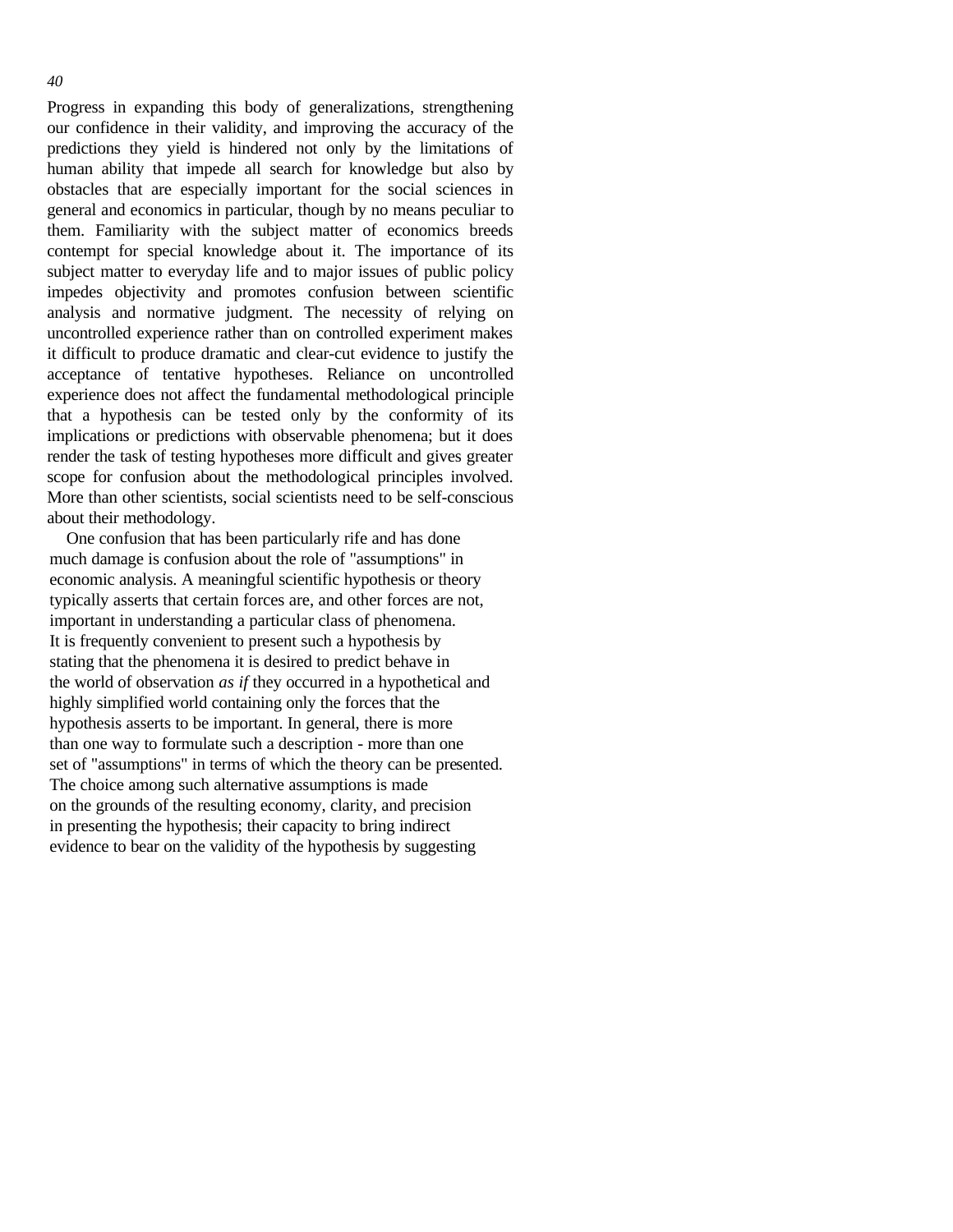some of its implications that can be readily checked with observation or by bringing out its connection with other hypotheses dealing with related phenomena; and similar considerations.

Such a theory cannot be tested by comparing its "assumptions" directly with "reality,." Indeed, there is no meaningful way in which this can be done. Complete "realism" is clearly unattainable, and the question whether a theory is realistic "enough" can be settled only by seeing whether it yields predictions that are good enough for the purpose in hand or that are better than predictions from alternative theories. Yet the belief that a theory can be tested by the realism of its assumptions independently of the accuracy of its predictions is widespread and the source of much of the perennial criticism of economic theory as unrealistic. Such criticism is largely irrelevant, and, in consequence, most attempts to reform economic theory that it has stimulated have been unsuccessful.

The irrelevance of so much criticism of economic theory does not of course imply that existing economic theory deserves any high degree of confidence. These criticisms may miss the target yet there may be a target for criticism. In a trivial sense, of course, there obviously is. Any theory is necessarily provisional and subject to change with the advance of knowledge. To go beyond this platitude, it is necessary to be more specific about the content of "existing economic theory" and to distinguish among its different branches; some parts of economic theory clearly deserve more confidence than others. A comprehensive evaluation of the present state of positive economics, summary of the evidence bearing on its validity, and assessment of the relative confidence that each part deserves is clearly a task for a treatise or a set of treatises, if it be possible at all, not for a brief paper on methodology.

About all that is possible here is the cursory expression of personal view. Existing relative price theory, which is designed to explain the allocation of resources among alternative ends and the division of the product among the co-operating resources, and which reached almost its present form in Marshall's *Principles of Economics,* seems to me both extremely fruitful and deserving of much confidence for the kind of economic system